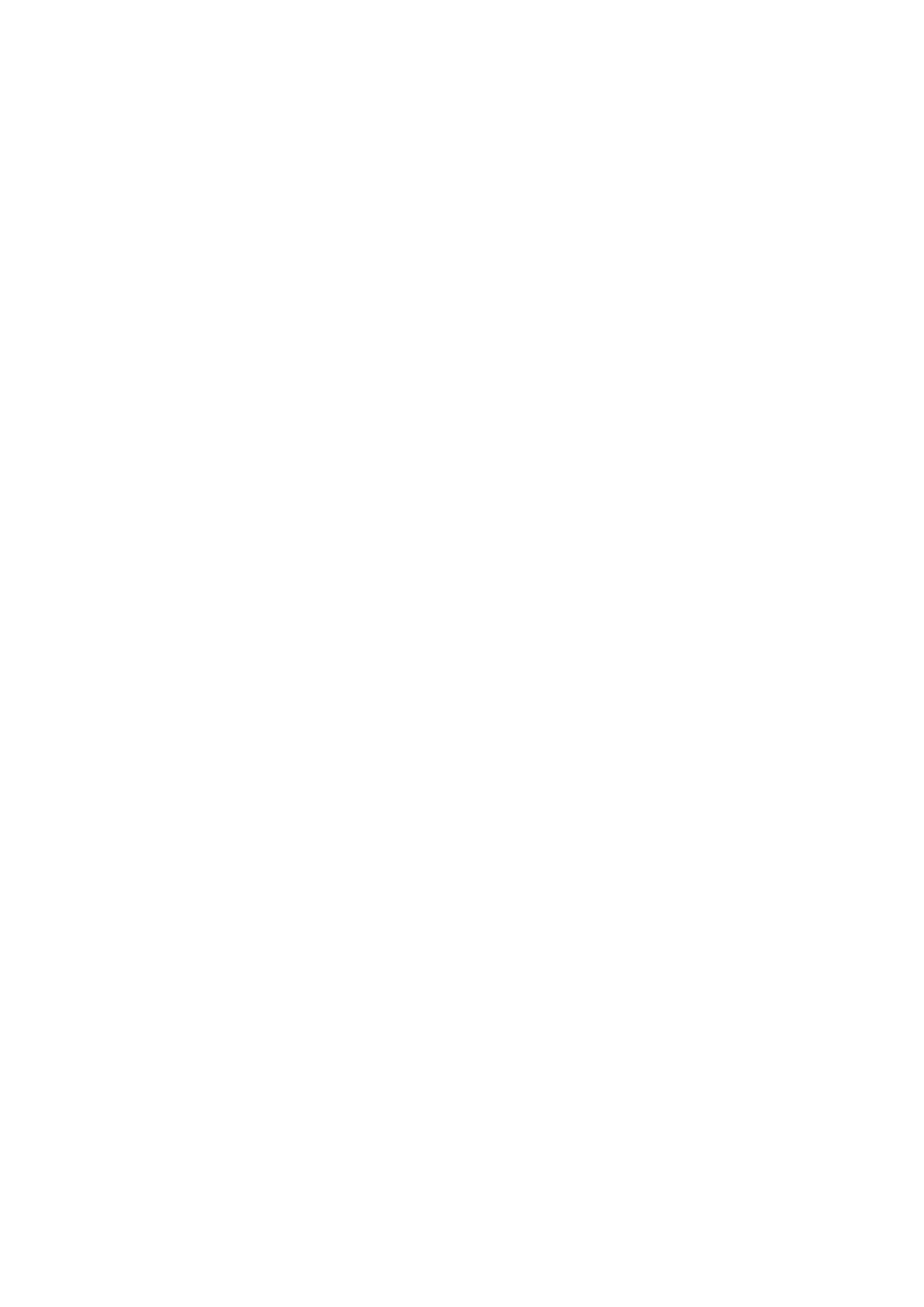# Table of Contents

|--|--|--|--|--|

- 2. Findings  $\cdots$   $\cdots$   $\cdots$   $\cdots$   $\cdots$   $\cdots$   $\cdots$   $\cdots$   $\cdots$   $\cdots$   $\cdots$   $\cdots$   $\cdots$   $\cdots$   $\cdots$   $\cdots$   $\cdots$   $\cdots$   $\cdots$   $\cdots$   $\cdots$   $\cdots$   $\cdots$   $\cdots$   $\cdots$   $\cdots$   $\cdots$   $\cdots$   $\cdots$   $\cdots$   $\cdots$   $\cdots$   $\cdots$   $\cdots$   $\cdots$ 
	- (1) The Tennis Population of 3.73 Million in Japan Is Shrinking Over the Long Term
	- (2) There Is a Potential Recreational Tennis Player Segment, While the Committed Players Remain Strong
	- (3) An Ageing Adult Tennis Population
	- (4) Prefectures with the Top Tennis Player Ratios: Tokyo, Kanagawa, Hyogo, Chiba, Aichi, Kyoto
	- (5) Tennis Court Facilities Decreased by One-Third During the 13 Years from 1996 to 2008
	- (6) Tennis Equipment Market Size: 54.6 Billion Yen, 8th in the Sports Equipment Market
	- (7) Tennis Business Operators Focusing on Tennis School Services
	- (8) One in Ten Tennis School Students Are Children Under 10, and There Is Interest in PLAY + STAY
	- (9) Expectations Towards Media Strategies, Activities to Popularize, and School Tennis for Expanding the Tennis Population
	- (10) People in Metro Tokyo Play Tennis at Rental Courts, with Friends/Acquaintances
	- (11) 12,761 Registered Players with the Japan Tennis Association, Gradually Decreasing and Ageing
	- (12) Court Officials, on the Decrease from 2008, Down to 3,478, while Instructors Remain Static at 5,491
	- (13) The Three Major Tennis Tournaments Attracted a Total of 164,000 Spectators in 2012, a 40% Increase from 2003
	- (14) Japan Tennis Association Budget: 1.5 Billion Yen for Fiscal Year 2011
	- (15) Tennis Organizations Have 400,000 Registered Players/Members in Total
- 3. Concluding Remarks by the Project Team on the Research of the Tennis Environment in Japan·················································································33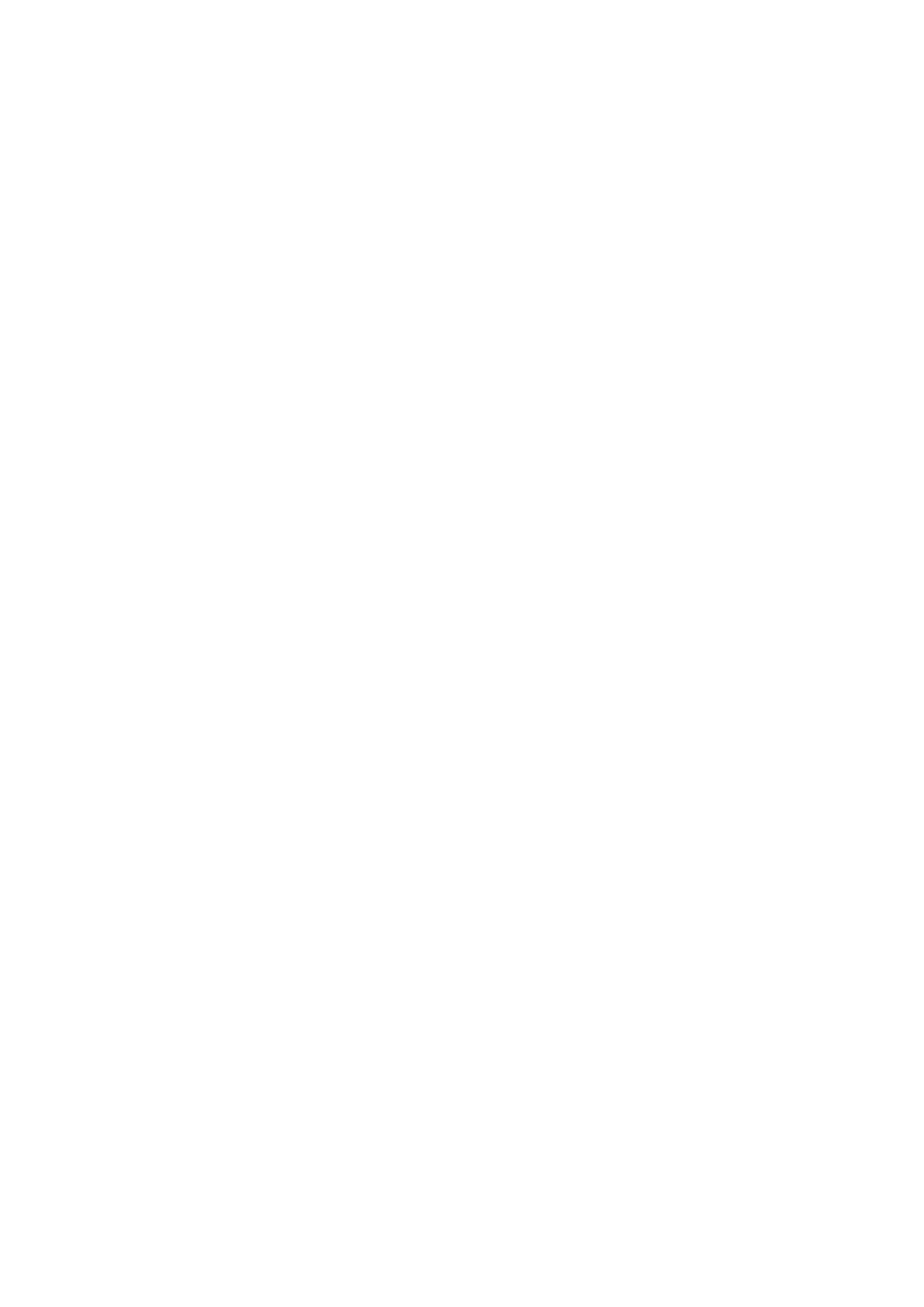## 1. Introductory Remarks

The Japan Tennis Association published a 102-page report on the tennis environment in Japan in March of this year as a special project of 2012, which marked its 90th anniversary. It is my great pleasure at this point in time to present the English version, albeit abridged, of this report.

The objective of this report, which has turned out to be the first of its kind in the field of tennis in Japan, was to compile basic quantitative data on the current state of tennis playing and tennis-related business, profit-making or non-profitmaking alike, in Japan. The quantitative data compiled in the report pertains to the tennis population, tennis courts, tennis instructors, court officials, the current state of tennis-related associations and business undertakings, and the like. The ultimate objective of this compilation of basic tennis data, however, lies in the expansion of the base of the tennis population, which is being adversely affected by the declining birthrate and ageing of the population.

We believe that the successive compilation of such basic data should enable us to assess what we have done for the promotion of tennis in Japan as the national sporting association governing tennis. It should also help our colleagues in regional and prefectural tennis associations to work more effectively to popularize this life-long sport, develop junior tennis players, and organize tournaments in their own jurisdictions. I would like to add with gratitude that this research project, which was conducted by a 10-person project team created in January last year within the Japan Tennis Association, received professional support from the Sasakawa Sports Foundation, which is known for its biannual SSF Sports-Life Survey. The project was subsidized by the Sports Promotion Lottery of the Japan Sport Council. These bodies enabled us to carry out surveys on 9 regional tennis associations, 47 prefectural tennis associations and tennis business operators nationwide, while allowing us to make the maximum use of available tennis-related statistics and research compiled by the government and private institutes.

As shown in the report, Japanese tennis is faced with the double problem of a declining tennis population and a reduction in the number of tennis courts. By sharing the findings of this report with as many colleagues as possible, the Japan Tennis Association, as a public-interest incorporated foundation charged with the promotion of tennis as a life-long, competitive, and spectator sport in Japan, is now committed to improving the tennis environment in Japan and expanding the base of the tennis population through the nation-wide promotion of PLAY+STAY.

I would like to conclude my remarks by saying that through the publication of this English version I am pleased to share with our colleagues in other countries over our findings in the report and inform them about some of our experiences in promoting tennis as well as the challenges facing the Japan Tennis Association. As the Japan Tennis Association is a member of the International Tennis Federation and the Asian Tennis Federation, I will be more than happy if this report serves as a stepping stone for us to work together so that the status of tennis in the world of sports will be raised, thereby contributing more to the sporting life of world citizens.

March 2013

Nobuo Kuroyanagi

President Japan Tennis Association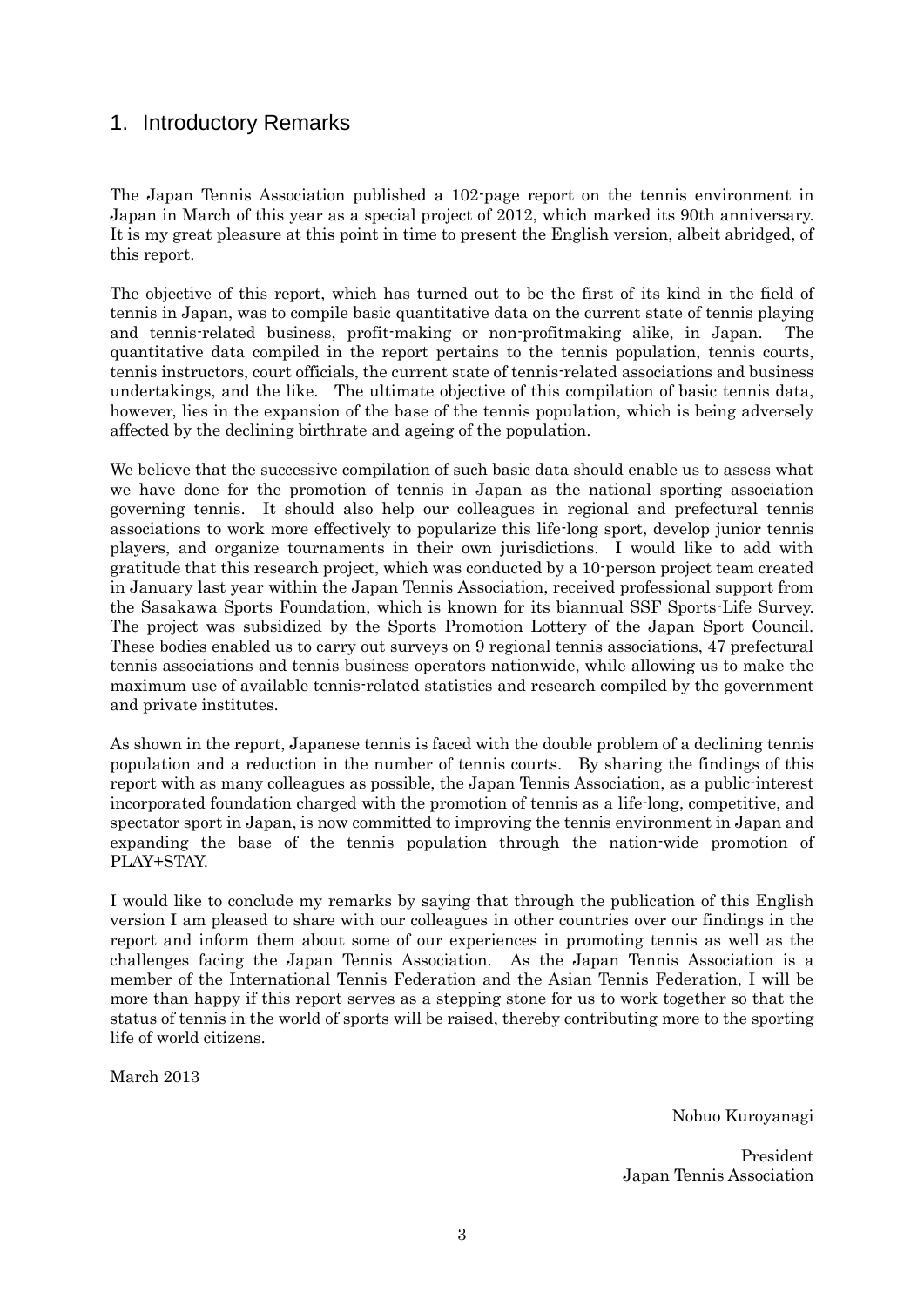### 2. Findings

#### (1) The Tennis Population of 3.73 Million in Japan Is Shrinking Over the Long Term

The tennis population in Japan, defined as the number of people aged 10 or older who played tennis (excluding soft tennis) at least once in the past one year, was 3.73 million and is shrinking over the long term, according to the Sasakawa Sports Foundation's (SSF) "National Sports-Life Survey" among adults and young people (2001-2012, thereinafter SSF Survey). The tennis population has decreased from 4.23 million a decade ago to 3.73 million (Chart 1, 2). However, tennis is not the only competitive sport that is experiencing a declining trend. Almost all competitive sports populations, excluding that of soccer, have remained static or are in decline. Meanwhile, the soft tennis population in 2012 stood at 1.97 million.

### (2) There Is a Potential Recreational Tennis Player Segment, While the Committed Players Remain Strong

Among adults (20 years old and above), the number of those who would like to start or continue playing tennis in the future was about twice more than the current tennis population, according to the SSF Survey in 2012. This indicates the presence of a potential recreational segment of tennis players.

Comparing the 2002 and 2012 SSF Surveys, the adult tennis population (those who played tennis at least once a year) itself was gradually declining, although "regular" tennis players, such as those who played at least twice a month or once a week, remained static (Chart 1). The number of players who played tennis at least once a year was smaller than the corresponding figures for badminton or table tennis players, but "regular" players (at least once a week) of tennis surpassed these two sports. It can be said that committed tennis players remain strongly attached to the sport.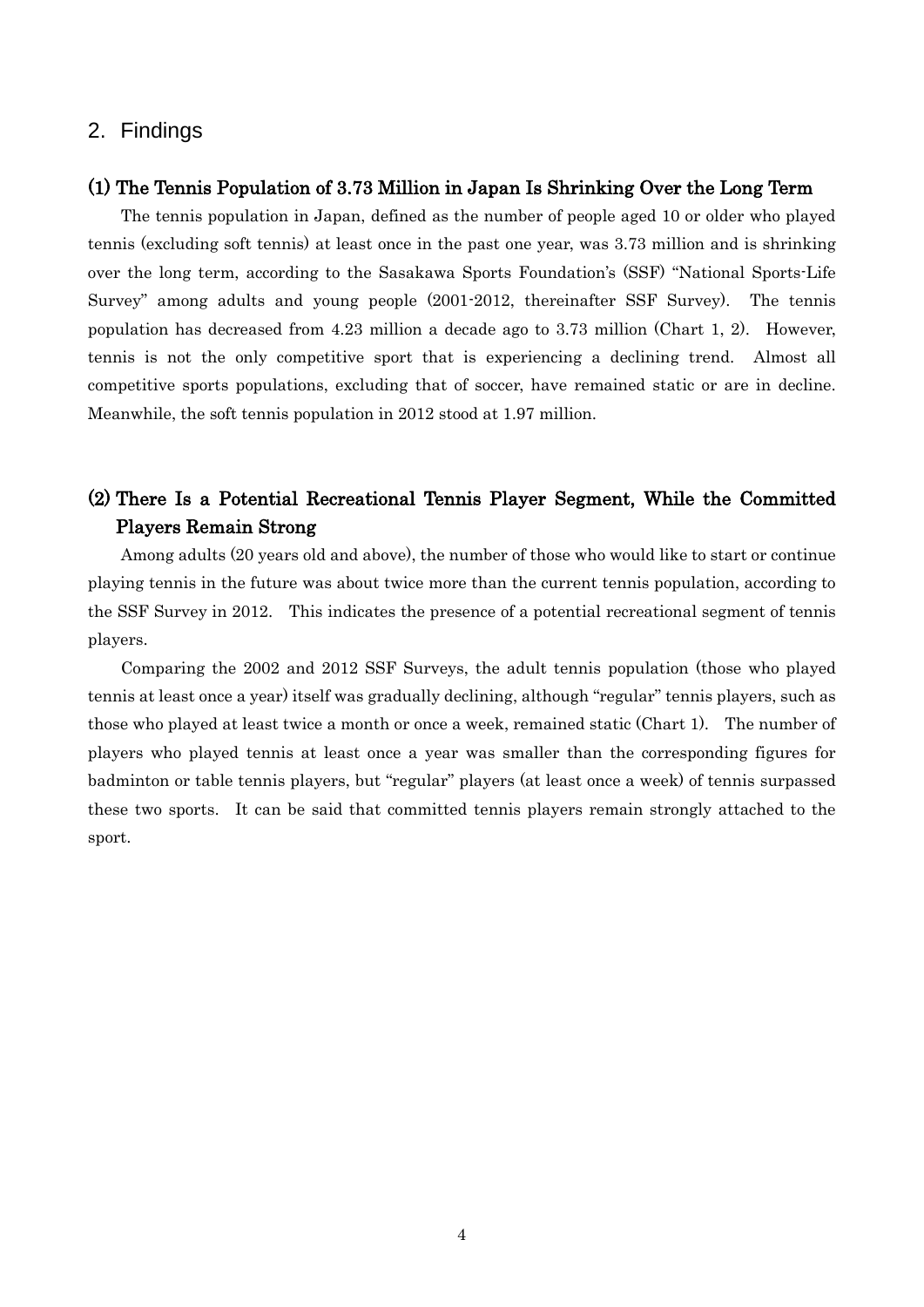Chart 1: Changes in Adult Tennis Population



600 Note 2) "At least once a year" includes "At least twice a month" and "At least once a week." "At least twice a month" includes "At least once a week" From "SSF National Sports-Life Survey," Sasakawa Sports Foundation (2002-2012)



# Chart 2: Changes in Young (10-19 years old) Tennis Population

At least five times a week (%)  $\begin{array}{|c|c|c|c|c|c|c|c|c|c|c|c|} \hline 0.7 & 1.6 & 1.1 & 1.2 \ \hline \end{array}$ 113.9 12,004,534 resident register (Number of 124.6  $\overline{\phantom{0}}$ 140 T 160 L At least once a year (%) **7.9 9.7** 6.9 6.4 At least twice a week (%) 1.5 1.5 2.8 1.8 1.6 Population age 10-19, Basic Persons) 13,741,741 12,856,314 12,143,089

Note 1) Tennis population in the chart was estimated by multiplying the population of age 10-19 from the basic<br>resident register and the player ratio (%) resident register and the player ratio (%)

Note 2) "At least once a year" includes "At least twice a week" and "At least five times a week." "At least twice a week" includes "At least five times a week"

From "SSF National Sports-Life Survey of Young People," Sasakawa Sports Foundation (2001-2011)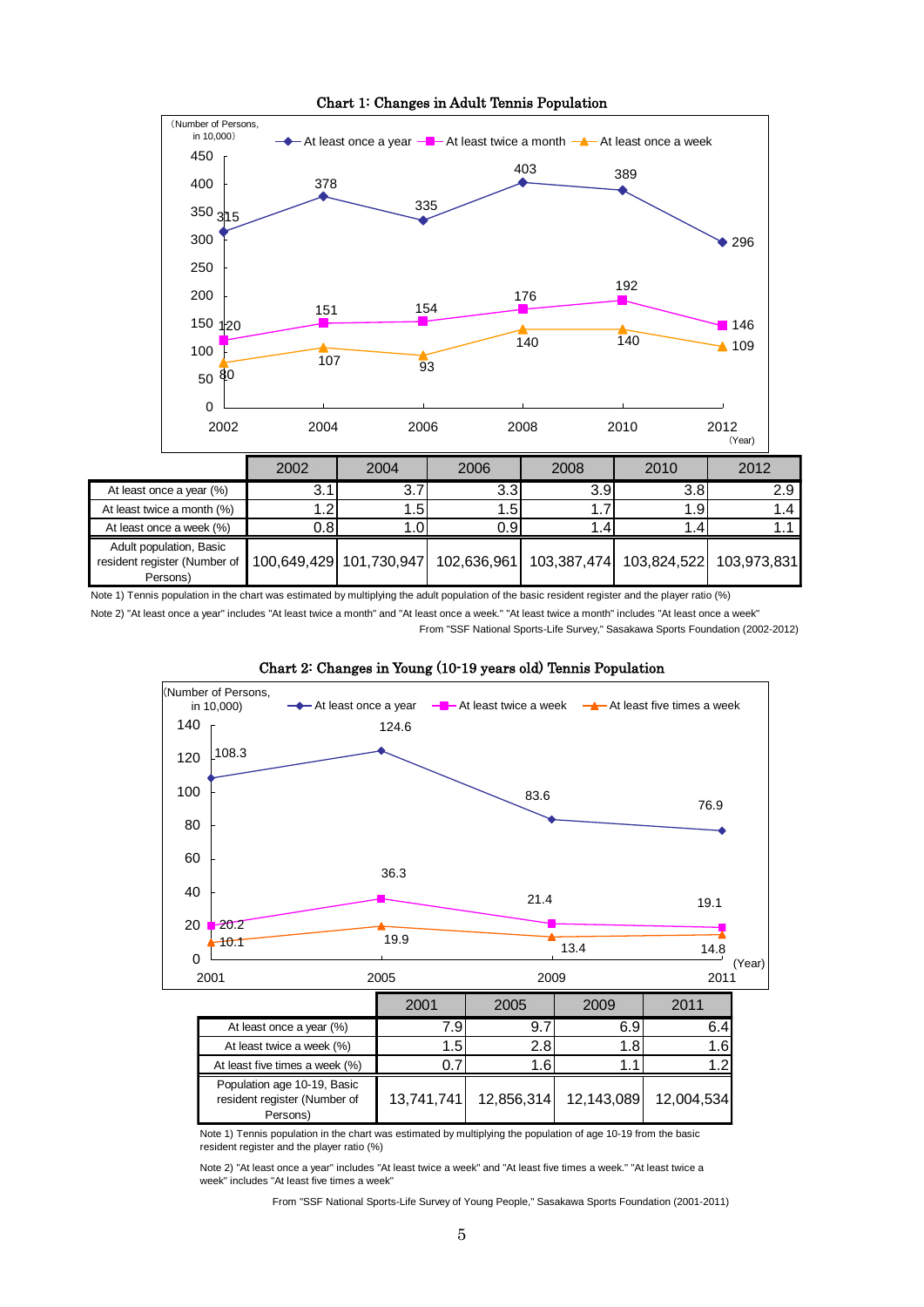### (3) An Ageing Adult Tennis Population

Looking at the age composition of the adult tennis population, the largest age group among men was 20-29 years old (29.9%), and among women 40-49 years old (26.6%), according to the "Survey on Time Use and Leisure Activities" (2011) by the Ministry of Internal Affairs and Communications. Compared to a decade ago in 2001, among both men and women the proportions of the 20-29 year old and 30-39 year old segments became smaller, while all the age groups over 40 years old were larger in 2011. In particular, those 60-69 years old among both men and women have significantly increased, and the tennis population is indeed ageing (Chart 3).

#### Chart 3: Gender and Age Group Composition of Adult Tennis Players



■ Age 20-29 □ Age 30-39 □ Age 40-49 □ Age 50-59 ⊟ Age 60-69 ■ Age 70 or above

Note: May include soft tennis players From "Survey on Time Use and Leisure Activities," Ministry of Internal Affairs and Communications (2011)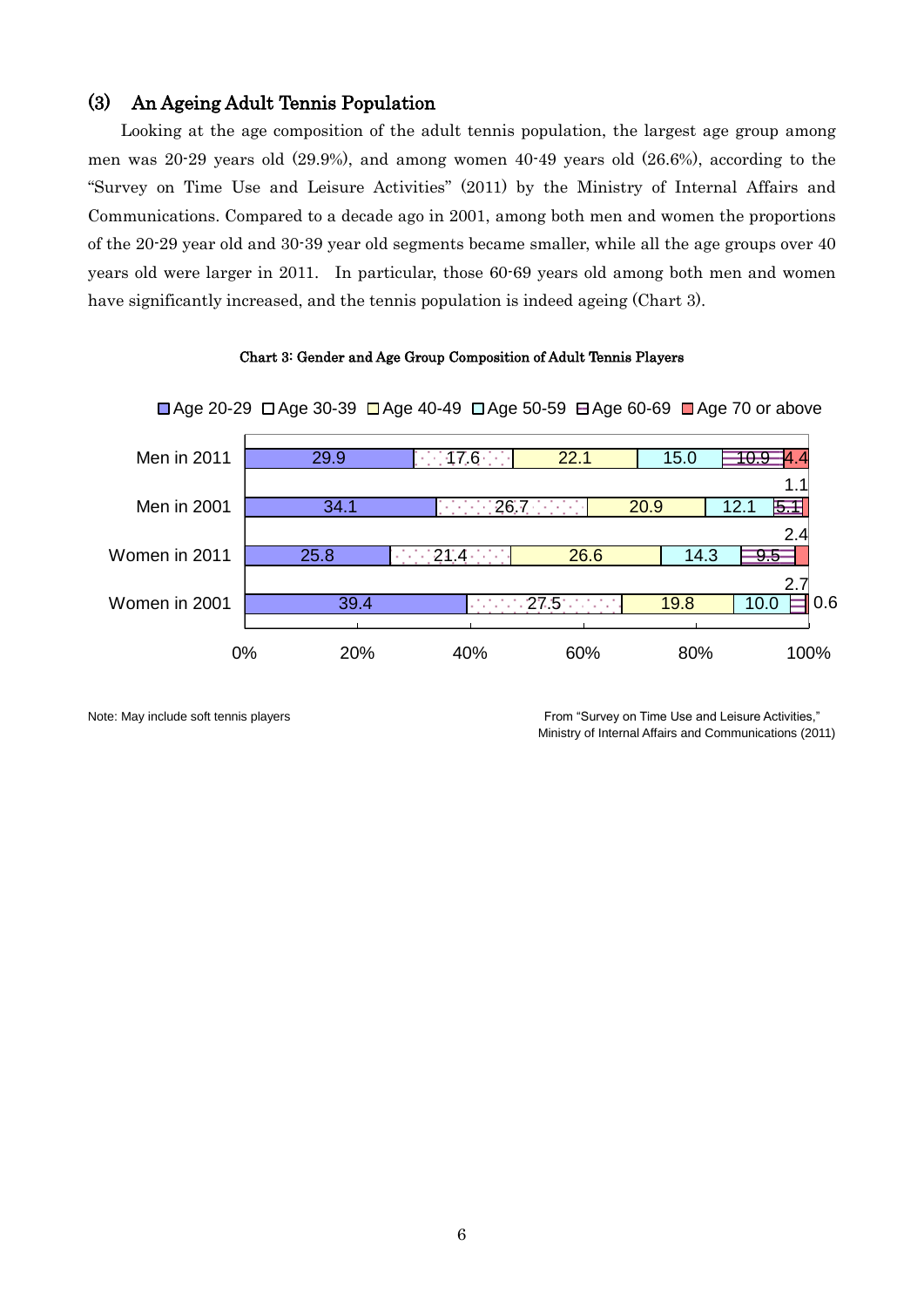# (4) Prefectures with the Top Tennis Player Ratios: Tokyo, Kanagawa, Hyogo, Chiba, Aichi, Kyoto

The top five prefectures in terms of tennis population (number of persons) were Tokyo, Kanagawa, Aichi, Osaka, and Saitama, according to the "Survey on Time Use and Leisure Activities" (2011) by the Ministry of Internal Affairs and Communications (Table 1). On the other hand, the top five prefectures in terms of tennis player ratio (proportion of tennis players in the general population) were Tokyo, Kanagawa, Hyogo, Chiba, Aichi, and Kyoto (including two prefectures with the same ratio) (Table 2).

| Rank           | Prefecture        | Tennis<br>Population<br>(in 1,000) | Population of Age<br>10 or above<br>in each<br>Prefecture<br>(in 1,000) |
|----------------|-------------------|------------------------------------|-------------------------------------------------------------------------|
| 1              | Tokyo             | 732                                | 11,998                                                                  |
| 2              | Kanagawa          | 474                                | 8,127                                                                   |
| 3              | Aichi             | 321                                | 6,596                                                                   |
| 4              | Osaka             | 306                                | 7,936                                                                   |
| 5              | Saitama           | 297                                | 6,477                                                                   |
| 6              | Chiba             | 279                                | 5,584                                                                   |
| 7              | Hyogo             | 254                                | 4,979                                                                   |
| 8              | Shizuoka          | 142                                | 3,343                                                                   |
|                | Hokkaido          | 142                                | 4,883                                                                   |
| 10<br>$\cdots$ | Fukuoka<br>.<br>. | 117                                | 4,478                                                                   |

Table 1: Tennis Population by Prefecture (10 years and older: Top 10)

Note: May include soft tennis players

From "Survey on Time Use and Leisure Activities," Ministry of Internal Affairs and Communications (2011)

| Rank           | Prefecture | <b>Tennis Player</b><br>Ratio (%) | <b>Tennis Population</b><br>(n 1,000) |  |  |
|----------------|------------|-----------------------------------|---------------------------------------|--|--|
| 1              | Tokyo      | 6.1                               | 732                                   |  |  |
| $\overline{2}$ | Kanagawa   | 5.8                               | 474                                   |  |  |
| 3              | Hyogo      | 5.1                               | 254                                   |  |  |
| 4              | Chiba      | 5.0                               | 279                                   |  |  |
| 5              | Aichi      | 4.9                               | 321                                   |  |  |
|                | Kyoto      | 4.9                               | 115                                   |  |  |
| 7              | Saitama    | 4.6                               | 297                                   |  |  |
| 8              | Gifu       | 4.4                               | 81                                    |  |  |
| 9              | Shizuoka   | 4.3                               | 142                                   |  |  |
|                | Ibaraki    | 4.3                               | 115                                   |  |  |

Table 2: Tennis Player Ratio by Prefecture (10 years and older: Top 10)

Note: May include soft tennis players

From "Survey on Time Use and Leisure Activities," Ministry of Internal Affairs and Communications (2011)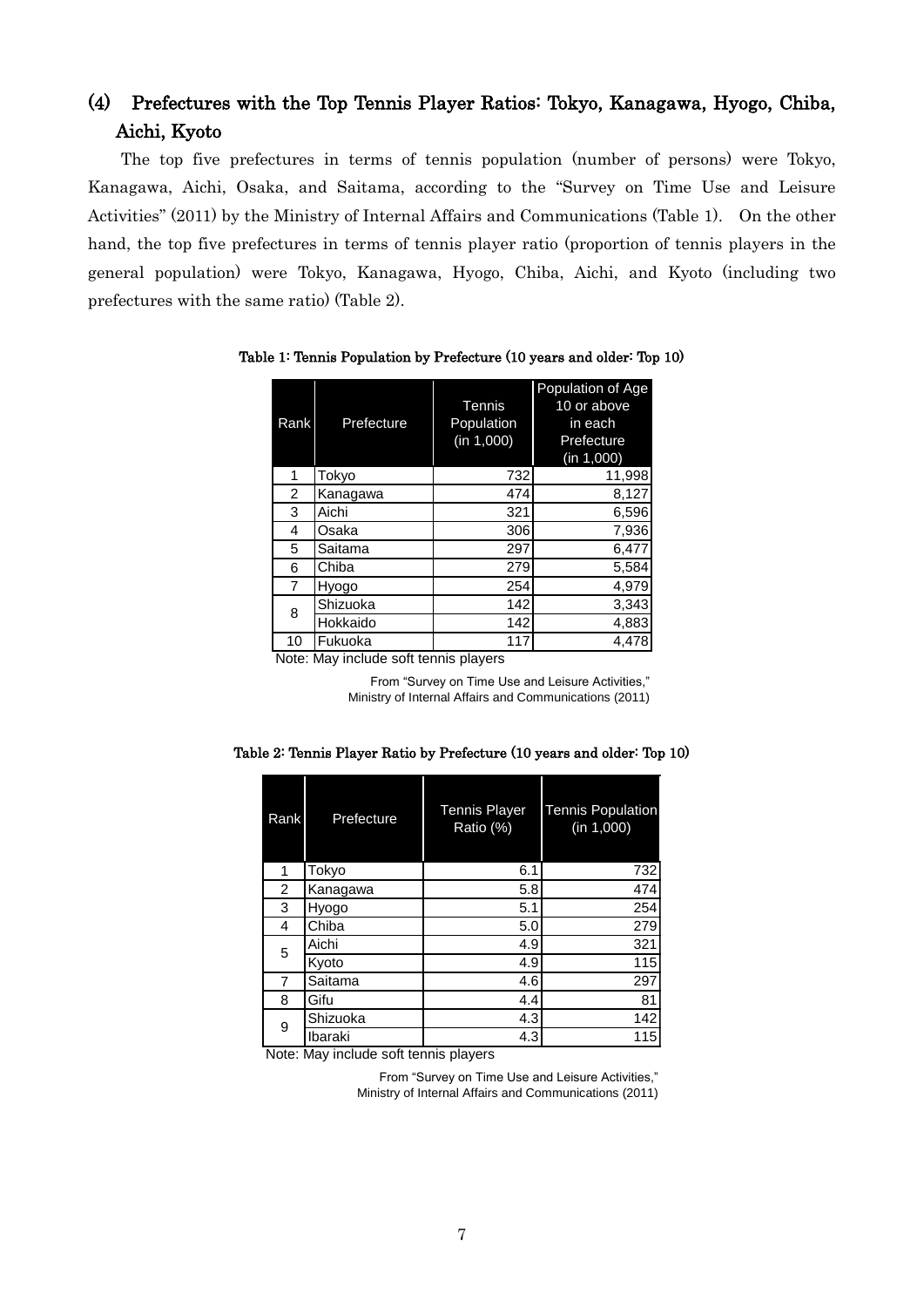# (5) Tennis Court Facilities Decreased by One-Third During the 13 Years from 1996 to 2008

In 2008, there were 8,702 facilities with tennis courts nationwide, a decrease by one-third from 13,229 in 1996, according to the "Survey on Facilities for Physical Education and Sports" by the Ministry of Education, Culture, Sports, Science and Technology. By facility type, all three – public, commercial, and company owned – have decreased. In particular, the company owned tennis court facilities (i.e., welfare facilities of companies) have decreased by half during a 13-year period, from 3,527 facilities in 1996 to 1,608 in 2008 (Table 3).

The number of tennis courts of public and commercial facilities (excluding company owned) was 28,398 in 2008, a decrease by one-fourth from 38,423 in 1996. Comparing indoor versus outdoor, the number of indoor courts increased. By facility type, the decrease in courts of commercial facilities was larger than that of public ones (Table 4). It is safe to assume that the commercial tennis industry has been exposed to a difficult business environment.

| <b>Facility Type</b>                                                                                                                                                                                                |         | <b>Year 1996</b> | <b>Year 2002</b> | <b>Year 2008</b> |  |  |  |  |  |
|---------------------------------------------------------------------------------------------------------------------------------------------------------------------------------------------------------------------|---------|------------------|------------------|------------------|--|--|--|--|--|
| Public                                                                                                                                                                                                              | Outdoor | 7,381            | 6,140            | 5,530            |  |  |  |  |  |
|                                                                                                                                                                                                                     | Indoor  | 127              | 158              | 215              |  |  |  |  |  |
|                                                                                                                                                                                                                     | Total   | 7,508            | 6,298            | 5,745            |  |  |  |  |  |
| Commercial                                                                                                                                                                                                          | Outdoor | 1,859            | 1,385            | 1,026            |  |  |  |  |  |
|                                                                                                                                                                                                                     | Indoor  | 335              | 304              | 323              |  |  |  |  |  |
|                                                                                                                                                                                                                     | Total   | 2,194            | 1,689            | 1,349            |  |  |  |  |  |
| Company owned                                                                                                                                                                                                       | Outdoor | 3,457            | 2,239            | 1,565            |  |  |  |  |  |
| (Welfare facilities of                                                                                                                                                                                              | Indoor  | 70               | 29               | 43               |  |  |  |  |  |
| company)                                                                                                                                                                                                            | Total   | 3,527            | 2,268            | 1,608            |  |  |  |  |  |
| Total                                                                                                                                                                                                               | Outdoor | 12,697           | 9,764            | 8,121            |  |  |  |  |  |
|                                                                                                                                                                                                                     | Indoor  | 532              | 491              | 581              |  |  |  |  |  |
|                                                                                                                                                                                                                     | Total   | 13,229           | 10,255           | 8,702            |  |  |  |  |  |
| From "Survey on Facilities for Physical Education and Sports,"<br>Ministry of Education, Culture, Sports, Science and Technology (1996, 2002, 2008)<br>Table 4: Changes in Number of Tennis Courts by Facility Type |         |                  |                  |                  |  |  |  |  |  |
| <b>Facility Type</b>                                                                                                                                                                                                |         | Year 1996        | <b>Year 2002</b> | <b>Year 2008</b> |  |  |  |  |  |

Table 3: Changes in Number of Facilities with Tennis Courts by Facility Type

| Table 4 : Changes in Number of Tennis Courts by Facility Type |  |  |  |  |  |  |  |  |  |  |  |  |  |  |
|---------------------------------------------------------------|--|--|--|--|--|--|--|--|--|--|--|--|--|--|
|---------------------------------------------------------------|--|--|--|--|--|--|--|--|--|--|--|--|--|--|

| Facility Type |         | Year 1996 | <b>Year 2002</b> | <b>Year 2008</b> |
|---------------|---------|-----------|------------------|------------------|
| Public        | Outdoor | 27,509    | 23,610           | 21,910           |
|               | Indoor  | 386       | 472              | 580              |
|               | Total   | 27,895    | 24,082           | 22,490           |
| Commercial    | Outdoor | 9,582     | 6,919            | 4,981            |
|               | Indoor  | 946       | 866              | 927              |
|               | Total   | 10,528    | 7,785            | 5,908            |
| Total         | Outdoor | 37,091    | 30,529           | 26,891           |
|               | Indoor  | 1,332     | 1,338            | 1,507            |
|               | Total   | 38,423    | 31,867           | 28,398           |

From "Surv ey on Facilities for Phy sical Education and Sports,"

Ministry of Education, Culture, Sports, Science and Technology (1996, 2002, 2008)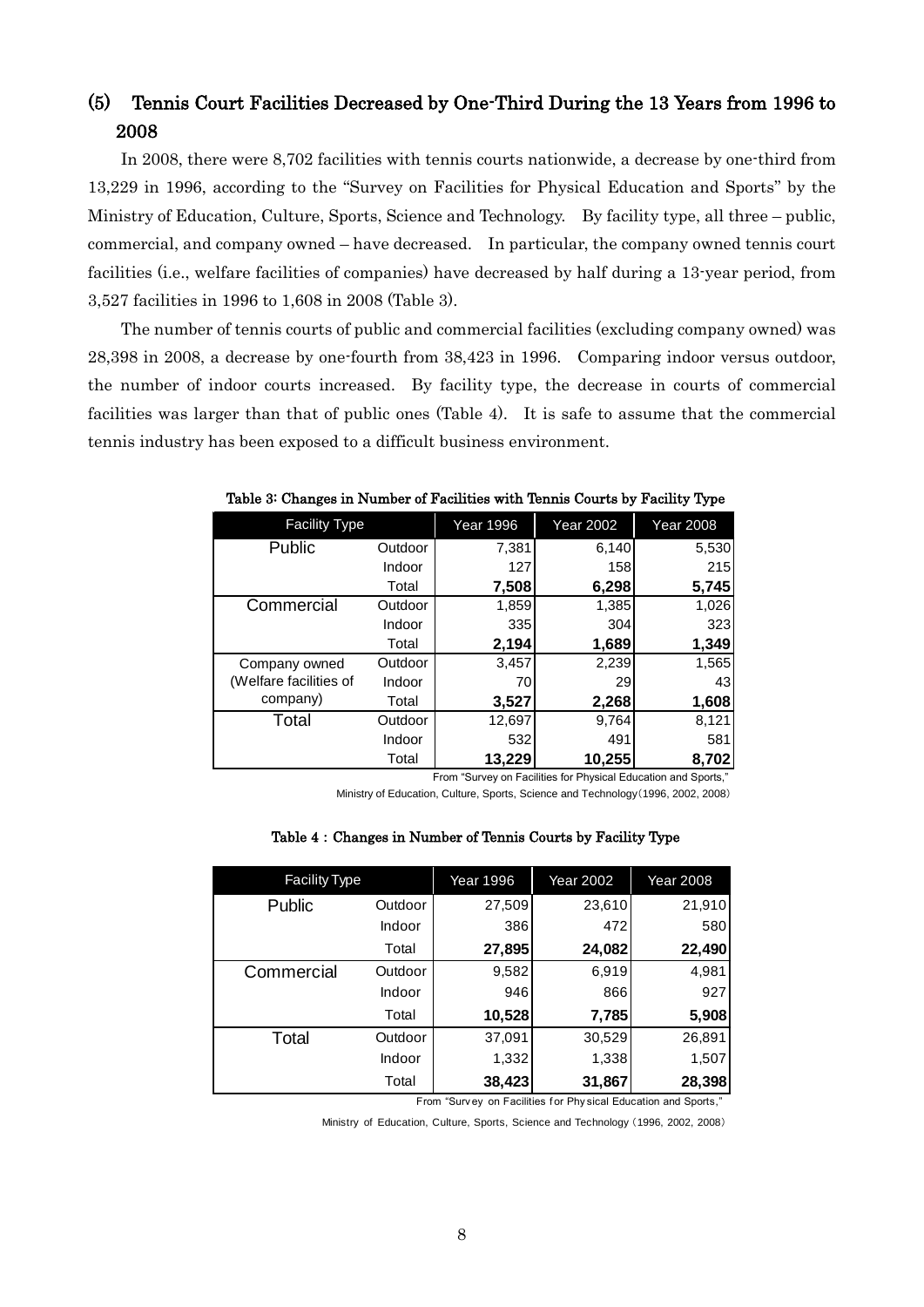## (6) Tennis Equipment Market Size: 54.6 Billion Yen, 8th in the Sports Equipment Market

The market size of tennis equipment was estimated at some 54.6 billion Japanese yen in 2012, and was 4.3% of the total sports equipment market, according to the Yano Research Institute's study "Sporting Goods Industry 2012." The market sizes by sport equipment types showed that golf had the largest share at 19.3%, followed by sport shoes, outdoor, athletic wear, fishing, baseball/softball, and soccer/futsal. Tennis (including soft tennis) placed eighth (Table 5).

The composition of the shipment amount by tennis equipment type showed that tennis apparel was 42.8% of the total, followed by tennis shoes at 14.9%, according to the 2012 estimates (Chart 4). Looking at the changes in domestic shipment, it was some 85 billion yen in 1986, when the statistics were first taken. In 1991, when the Bubble Economy was in its final stage in Japan, the domestic shipping amount was a record-high 105.2 billion. Afterwards, it went into a downward trend for all years except 2003 and 2004 (Chart 5).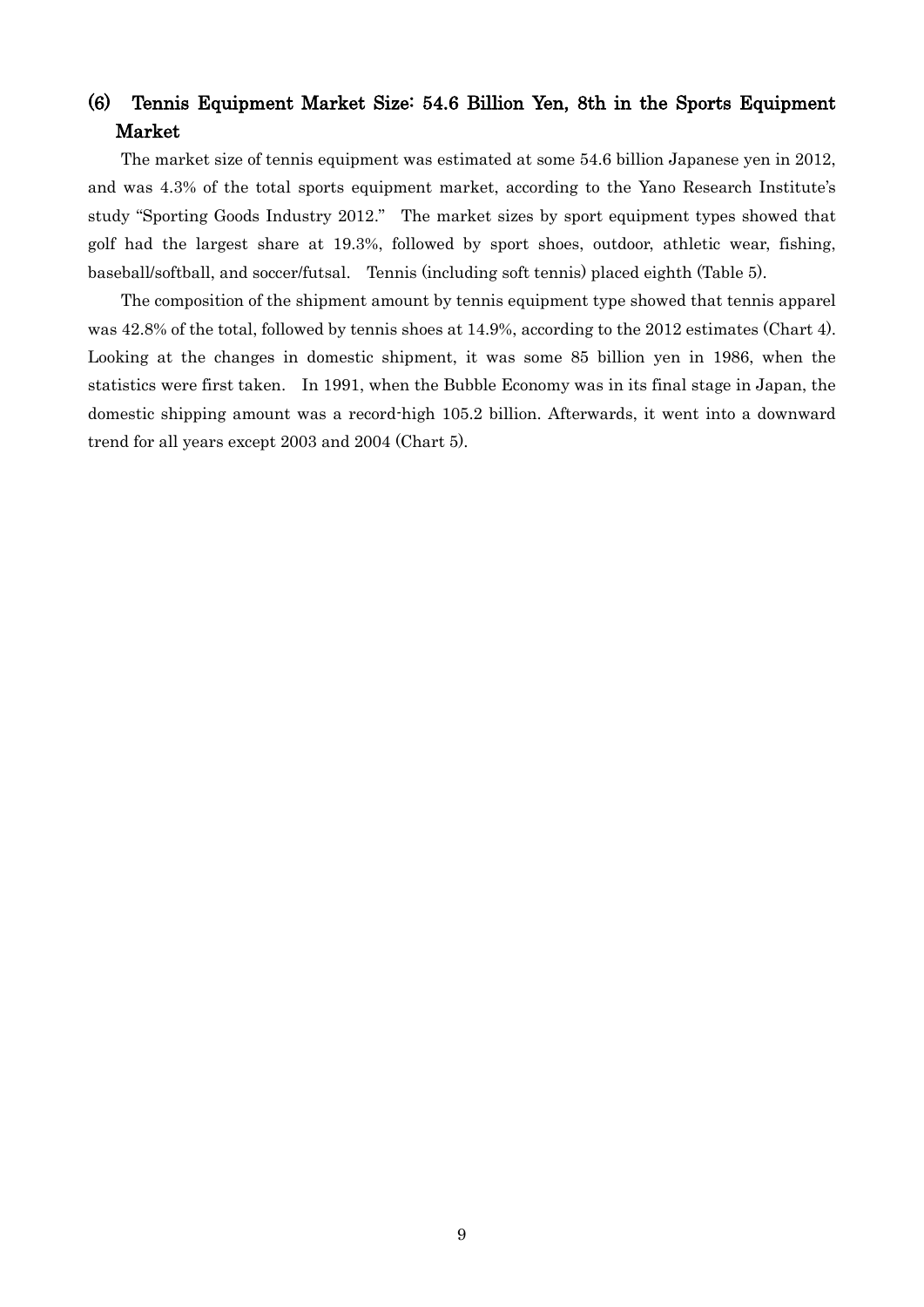### Table 5: Changes in Sport Equipment Domestic Market Size (By Equipment Types)

|                          | <b>Year 2007</b> |                          | <b>Year 2008</b> |       | <b>Year 2009</b> |       | <b>Year 2010</b> |       | <b>Year 2011</b> |       | <b>Year 2012</b> |       |
|--------------------------|------------------|--------------------------|------------------|-------|------------------|-------|------------------|-------|------------------|-------|------------------|-------|
|                          |                  | %                        |                  | %     |                  | %     |                  | %     | (Projected)      | %     | (Estimate)       | %     |
| Golf                     | 294,030          | 22.9                     | 292,960          | 22.5  | 268,050          | 21.2  | 258,930          | 20.7  | 242,280          | 19.6  | 243,800          | 19.3  |
|                          |                  |                          |                  | 99.6  |                  | 91.5  |                  | 96.6  |                  | 93.6  |                  | 100.6 |
| Ski/Snowboard            | 60,570           | 4.7                      | 58,670           | 4.5   | 54,770           | 4.3   | 52,650           | 4.2   | 52,050           | 4.2   | 51,470           | 4.1   |
|                          |                  |                          |                  | 96.9  |                  | 93.4  |                  | 96.1  |                  | 98.9  |                  | 98.9  |
| Fishing                  | 126,770          | 9.9                      | 125,110          | 9.6   | 124,980          | 9.9   | 119,870          | 9.6   | 110,520          | 8.9   | 117,240          | 9.3   |
|                          |                  |                          |                  | 98.7  |                  | 99.9  |                  | 95.9  |                  | 92.2  |                  | 106.1 |
| <b>Athletic Wear</b>     | 169,160          | 13.2                     | 176,840          | 13.6  | 166,980          | 13.2  | 165,240          | 13.2  | 158,610          | 12.8  | 159,290          | 12.6  |
|                          |                  |                          |                  | 104.5 |                  | 94.4  |                  | 99.0  |                  | 96.0  |                  | 100.4 |
| Outdoor                  | 125,610          | 9.8                      | 131,510          | 10.1  | 136,000          | 10.7  | 142,490          | 11.4  | 155,160          | 12.6  | 162,240          | 12.9  |
|                          |                  |                          |                  | 104.7 |                  | 103.4 |                  | 104.8 |                  | 108.9 |                  | 104.6 |
| <b>Sports Shoes</b>      | 167,460          | 13.0                     | 177,770          | 13.6  | 178,510          | 14.1  | 180,310          | 14.4  | 184,640          | 14.9  | 187,840          | 14.9  |
|                          |                  |                          |                  | 106.2 |                  | 100.4 |                  | 101.0 |                  | 102.4 |                  | 101.7 |
| <b>Tennis</b>            | 61,150           | 4.8                      | 60,620           | 4.7   | 58,270           | 4.6   | 55,900           | 4.5   | 54,120           | 4.4   | 54,610           | 4.3   |
|                          |                  |                          |                  | 99.1  |                  | 96.1  |                  | 95.9  |                  | 96.8  |                  | 100.9 |
| Swim                     | 26,370           | 2.1                      | 27,590           | 2.1   | 25,140           | 2.0   | 24,260           | 1.9   | 23,330           | 1.9   | 23,870           | 1.9   |
|                          |                  |                          |                  | 104.6 |                  | 91.1  |                  | 96.5  |                  | 96.2  |                  | 102.3 |
| <b>Baseball/Softball</b> | 74,100           | 5.8                      | 74,350           | 5.7   | 74,800           | 5.9   | 73,190           | 5.8   | 72,730           | 5.9   | 72,790           | 5.8   |
|                          |                  |                          |                  | 100.3 |                  | 100.6 |                  | 97.8  |                  | 99.4  |                  | 100.1 |
| <b>Cycle Sports</b>      | 22,600           | 1.8                      | 28,100           | 2.2   | 30,300           | 2.4   | 31,600           | 2.5   | 34,350           | 2.8   | 37,000           | 2.9   |
|                          |                  |                          |                  | 124.3 |                  | 107.8 |                  | 104.3 |                  | 108.7 |                  | 107.7 |
| Badminton                | 13,195           | 1.0                      | 13,595           | 1.0   | 13,340           | 1.1   | 13,810           | 1.1   | 13,470           | 1.1   | 14,010           | 1.1   |
|                          |                  |                          |                  | 103.0 |                  | 98.1  |                  | 103.5 |                  | 97.5  |                  | 104.0 |
| <b>Budo</b>              | 13,600           | 1.1                      | 13,360           | 1.0   | 12,610           | 1.0   | 12,980           | 1.0   | 12,780           | 1.0   | 12,700           | 1.0   |
|                          |                  |                          |                  | 98.2  |                  | 94.4  |                  | 102.9 |                  | 98.5  |                  | 99.4  |
| <b>Table Tennis</b>      | 9,650            | 0.8                      | 9,650            | 0.7   | 9,685            | 0.8   | 9,685            | 0.8   | 9,520            | 0.8   | 9,720            | 0.8   |
|                          |                  |                          |                  | 100.0 |                  | 100.4 |                  | 100.0 |                  | 98.3  |                  | 102.1 |
| <b>Fitness</b>           | 18,390           | 1.4                      | 18,480           | 1.4   | 18,820           | 1.5   | 20,240           | 1.6   | 20,640           | 1.7   | 20,440           | 1.6   |
|                          |                  | $\overline{\phantom{a}}$ |                  | 100.5 |                  | 101.8 |                  | 107.5 |                  | 102.0 |                  | 99.0  |
| Soccer/Futsal            | 67,380           | $5.2\,$                  | 61,970           | 4.8   | 61,940           | 4.9   | 60,390           | 4.8   | 61,050           | 4.9   | 62,330           | 4.9   |
|                          |                  | $\overline{\phantom{a}}$ |                  | 92.0  |                  | 100.0 |                  | 97.5  |                  | 101.1 |                  | 102.1 |
| Basketball               | 21,000           | 1.6                      | 20,460           | 1.6   | 19,770           | 1.6   | 19,540           | 1.6   | 19,670           | 1.6   | 19,680           | 1.6   |
|                          |                  |                          |                  | 97.4  |                  | 96.6  |                  | 98.8  |                  | 100.7 |                  | 100.1 |
| Volleyball               | 11,090           | 0.9                      | 10,370           | 0.8   | 10,090           | 0.8   | 9,760            | 0.8   | 9,630            | 0.8   | 9,650            | 0.8   |
|                          |                  | $\frac{1}{2}$            |                  | 93.5  |                  | 97.3  |                  | 96.7  |                  | 98.7  |                  | 100.2 |
| <b>Rugby</b>             | 1,790            | 0.1                      | 1,770            | 0.1   | 1,660            | 0.1   | 1,510            | 0.1   | 1,600            | 0.1   | 1,620            | 0.1   |
|                          |                  |                          |                  | 98.9  |                  | 93.8  |                  | 91.0  |                  | 106.0 |                  | 101.3 |
| Total                    | 1,283,915        | 100.0                    | 1,303,175        | 100.0 | 1,265,715        | 100.0 | 1,252,355        | 100.0 | 1,236,150        | 100.0 | 1,260,300        | 100.0 |
|                          |                  |                          |                  | 101.5 |                  | 97.1  |                  | 98.9  |                  | 98.7  |                  | 102.0 |

Unit: Million Yen, % Upper: Composition Lower: Comparison from Previous Year

Note) Market sizes for all sport categories have been re-investigated and re-calculated from the year 2007

Yano Research Institute Study/Do Not Reproduce Without Permission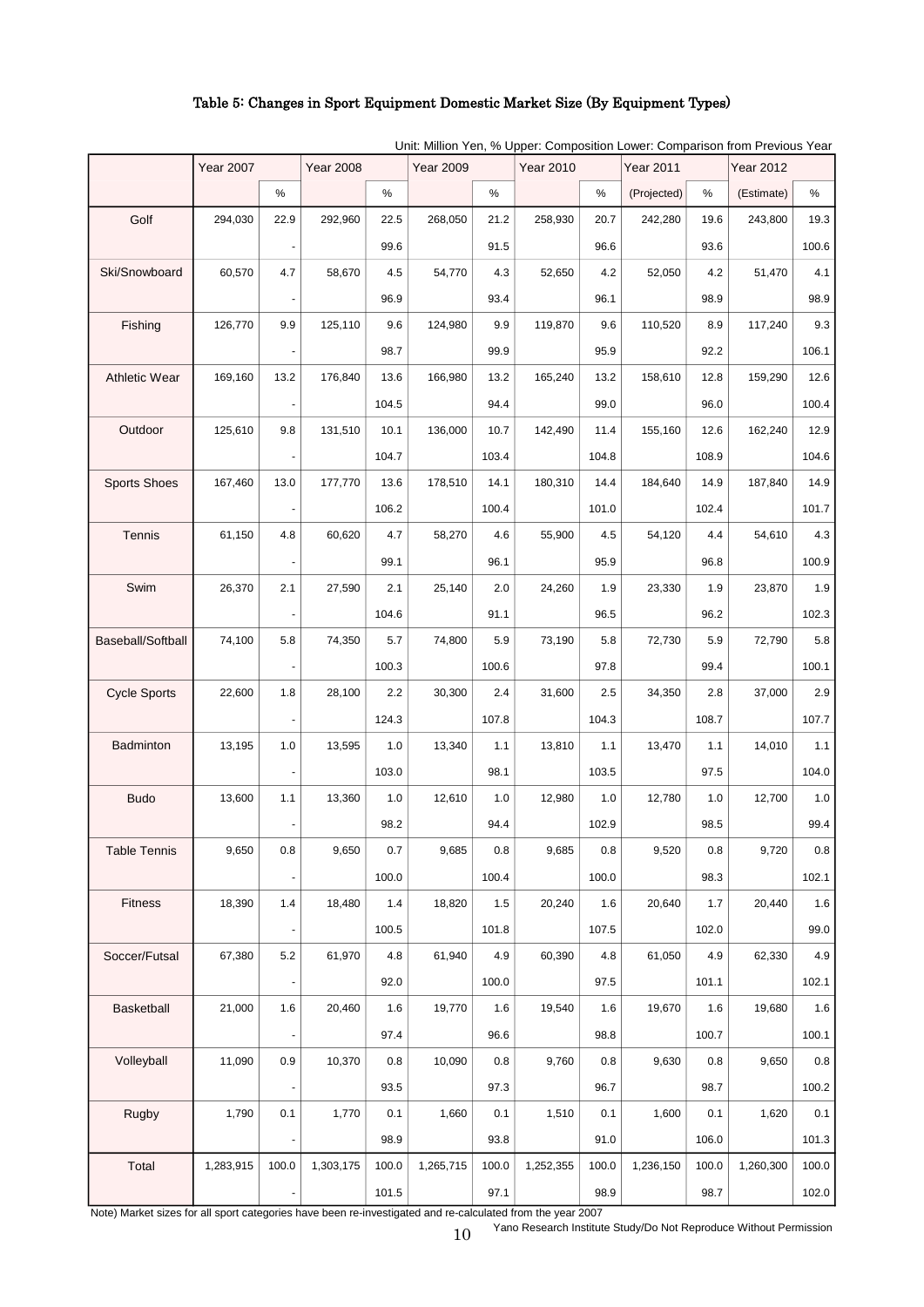| 100%  |                  |           |                       |                                    |
|-------|------------------|-----------|-----------------------|------------------------------------|
|       | 3.9              | 3.8       | $3.8\,$               | Other Tennis Equipment<br>3.5      |
|       | 6.6              | 6.8       | $6.7\,$               | String 6.8                         |
|       | $3.2\,$          | 3.4       | 3.5                   | Bag, Case etc 3.6                  |
| 80%   |                  |           |                       |                                    |
| 60%   | 45.0             | 44.4      | 44.2                  | Tennis Apparel 428                 |
| 40%   | 14.0             | 14.3      | 14.5                  | Tennis Shoes 14. $\frac{1}{2}$     |
|       | 2.9              | $2.8\,$   | $3.0\,$               | \$oft Tennis Ball 2.9              |
| 20%   | $7.3\,$          | 7.5       | $7.6$                 | Hard Tennis Ball 80                |
|       | 6.3              | $6.7\,$   | 7.3                   | Soft Tennis Racket 7.3             |
|       | 10.7             | $10.2\,$  | 9.5                   | Tennis Racket for<br>Hardball 10.1 |
| $0\%$ | <b>Year 2009</b> | Year 2010 | Year 2011 (Projected) | Year 2012 (Estimate)               |

### Chart 4: Changes in Shipping Amount by Tennis Equipment Types

 $\overline{a}$ 

Yano Research Institute Study/Do Not Reproduce Without Permission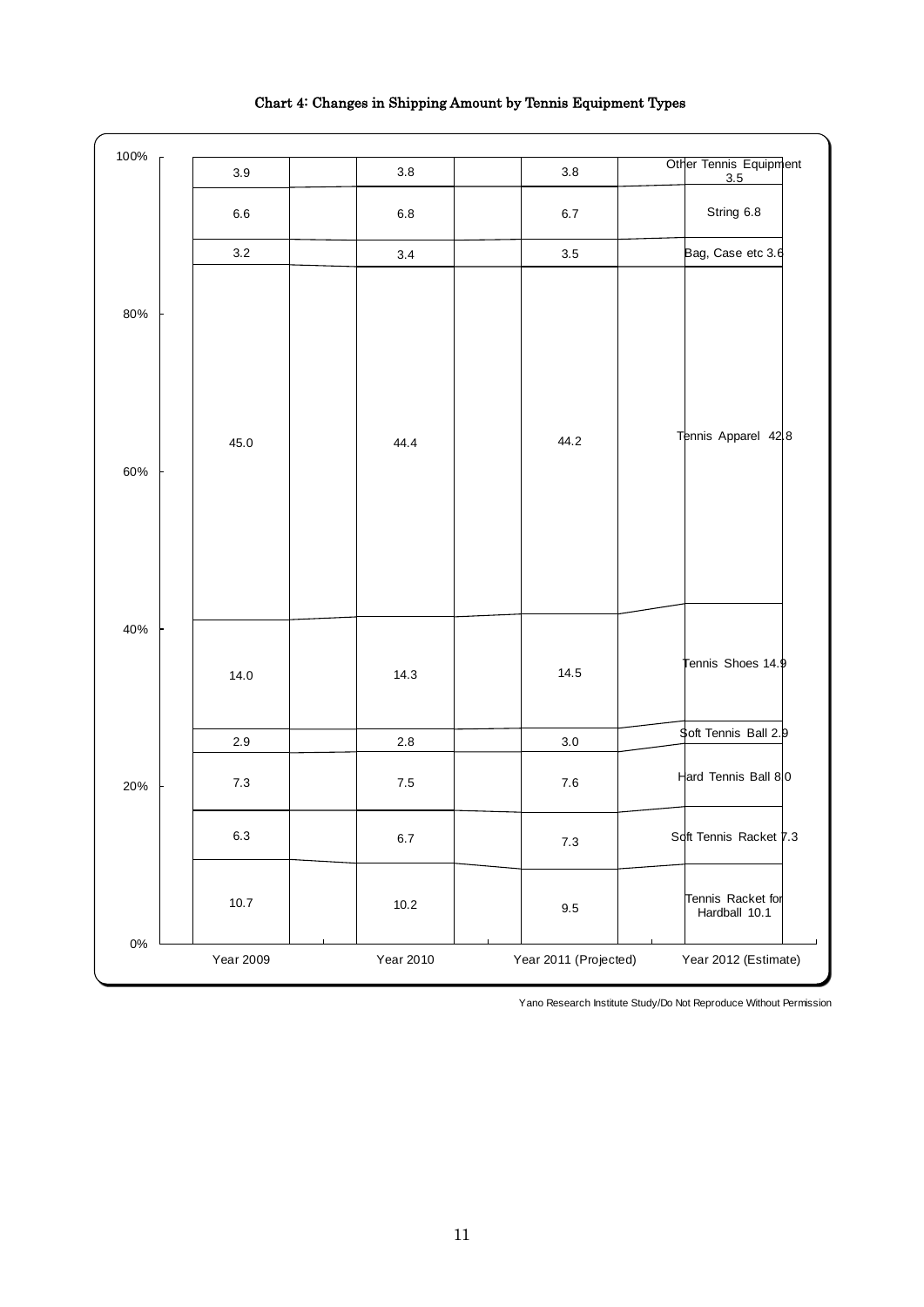

Chart 5: Changes in Tennis Equipment Domestic Shipment

Note) Market sizes have been re-calculated from the year 2008 or earlier; thus there could be some differences from the market sizes that were released in the past from year to year Unit: Million Yen, % (Projected) (Estimate) Yano Research Institute Study/Do Not Reproduce Without Permission 78,485 99.8 Year 1995 99.4 Year 1991 | Year 1992 Year-o -Year Year-o -Year Year-on -Year Year 2010 98,190 | 109.2 | 105,160 | 107.1 | 104,530 Year-o -Year Year 1990 Year-o -Year Year 2000 Year 2001 98.6 75,942 98.1 Year 2005 Year 1996 Year 1997 Year-o -Year Year 2011 Year-o -Year Year 2002 Year-o -Year 67,230 96.7 65,580 Year 1993 Year-o -Year Year 2003 Year-o -Year Year 1994 Year-on -Year 85,420 81.7 78,670 92.1 Year-o -Year 100.2 65,580 97.5 Year 2012 Year-on -Year 95.9 96.1 55,900 54,120 96.8 54,610 100.9 Year-o -Year 99.1 Year-o - Year Year 2008 Year-o -Year 71,275 99.5 Year 2009 61,150 96.0 60,620 58,270 69,372 67,089 Year-o -Year 97.3 Year 1998 Year 1988 Year 1989 89,920 103.9 Year 1999 86,544 102.0 Year-on -Year 103.9 67,900 99.6 63,700 93.8 94.3 Year-o -Year 71,615 Year-o -Year Year-on -Yea Year 2006 Year 2007 Year-o - Year Year-o -Year Year-o -Year Year 1987 77,400 84,847 99.8 Year-o -Year 68,140 Year 1986 Year 2004 85,017 Year-on -Year - Year-c -Year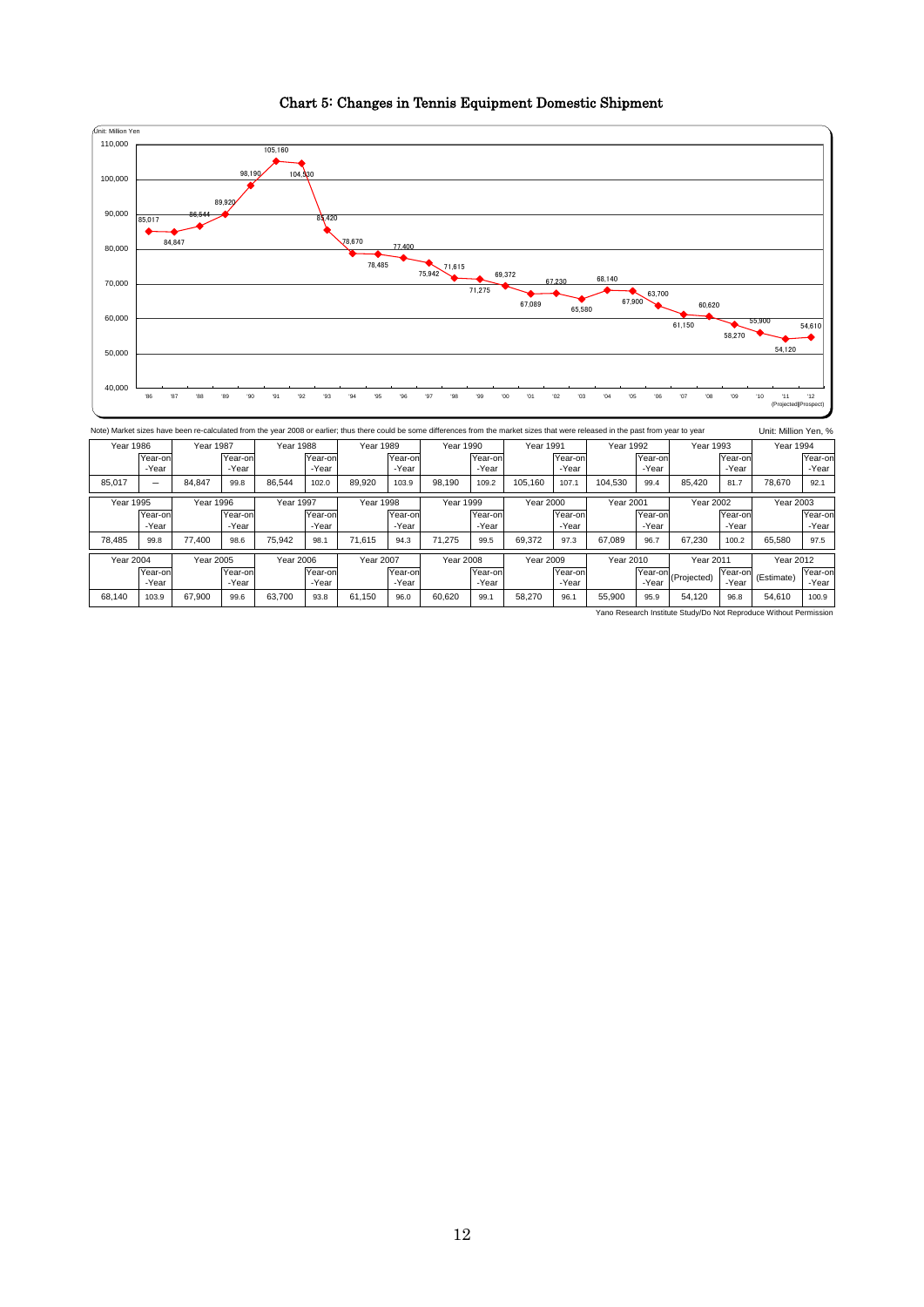### (7) Tennis Business Operators Focusing on Tennis School Services

According to the "National Tennis Business Operators Survey" (2012, effective response rate 36.5%) by the Japan Tennis Association, among the 659 operators that responded to the survey, 43.9% offered membership tennis clubs, 75.6% offered tennis schools, and 67.4% offered rental tennis court services (multiple answers possible, Chart 6).

According to the "Survey of Selected Service Industries" (2004) by the Ministry of Economy, Trade and Industry, 60.8% of the operators offered tennis schools. However, the "National Tennis Business Operators Survey" (2012) by the Japan Tennis Association showed that as many as 75.6% operated tennis schools. It can be inferred that the tennis industry is focusing on schooling services.



Chart 6: Services Offered by Tennis Business Operators (Base: 659 businesses)

Looking at the combination of services the businesses responding to the "National Tennis Business Operators Survey" offered, 27.9% had "school and rental courts" and 22.2% had "membership, school, and rental courts," each given by more than 20%. "School only," "rental courts only," and "membership and school" were all given by less than 20%, and "membership only" and "membership and rental courts" were both given by less than 10% (Chart 7).



Chart 7: Combination of Services Offered by Tennis Business Operators (Base: 659 businesses)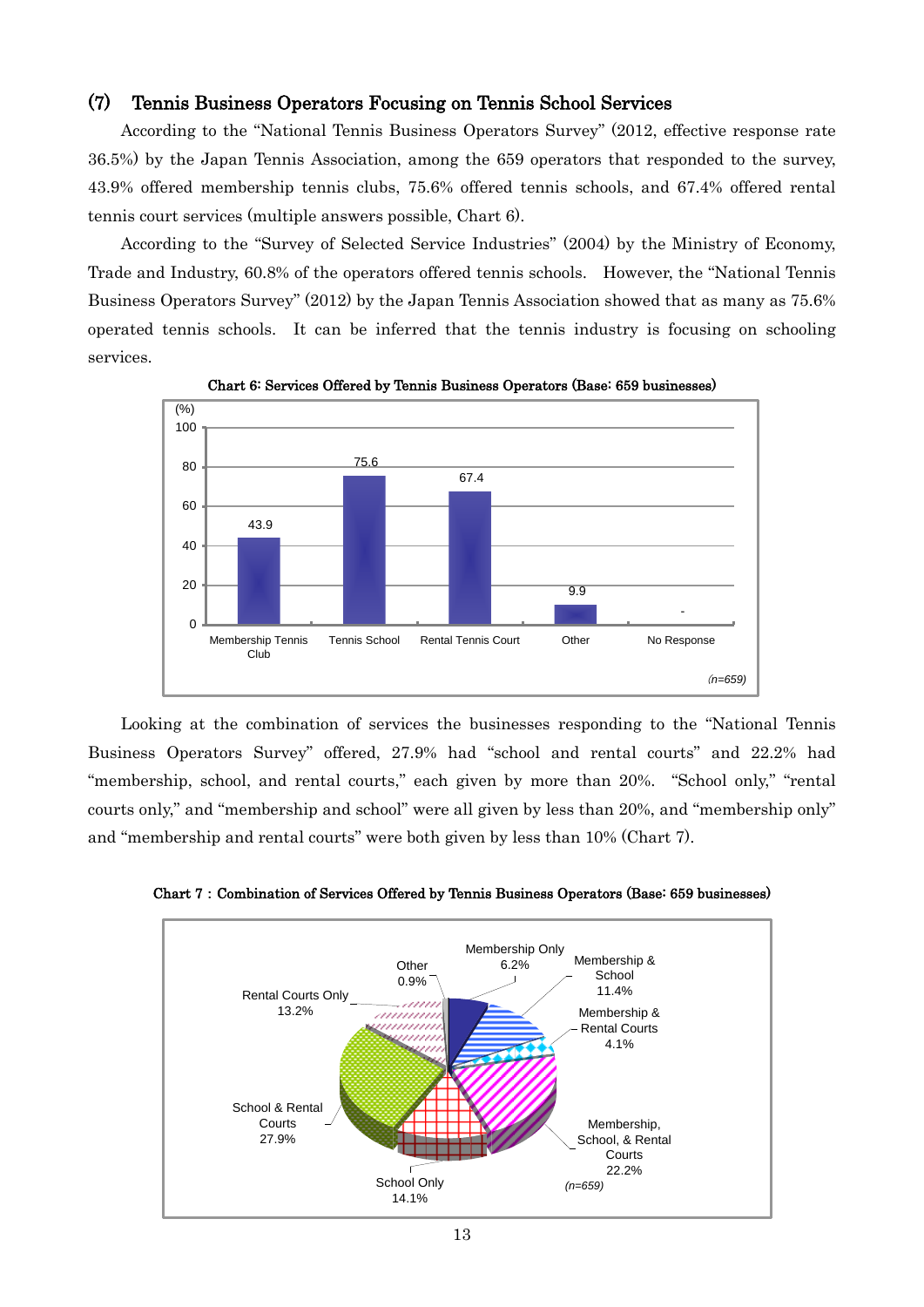# (8) One in Ten Tennis School Students Are Children Under 10, and There Is Interest in PLAY + STAY

Among the 659 tennis businesses that responded to the "National Tennis Business Operators Survey" (2012) by the Japan Tennis Association, 289 businesses (43.9%) had membership tennis clubs, with 42,325 members in total (Chart 8). 45.3% of their members were 60 years old or above, thus indicating a graying membership (Chart 9).

On the other hand, 498 businesses (75.6%) had tennis schools as part of their services, with 216,503 students (Chart 10). 40-49 years old and 10-19 years old students were the largest age groups, each comprising slightly less than 20% of the total, revealing a stark difference from membership clubs (Chart 11).

In addition, 10.5% of tennis school students were younger than 10 years old. The Japan Tennis Association promotes for children under 10 years old the International Tennis Federation's recommended PLAY+STAY program, as a means of expanding the tennis population. The PLAY+STAY program uses courts and three types of balls that fit children's respective physical development stages. 62.4% of tennis businesses indicated interest in PLAY+STAY (Chart 12), with tennis school operators showing particularly strong interest.



Chart 8: Number of Tennis Club Members (By Gender) (Base: 281 businesses, No response: 8 businesses)



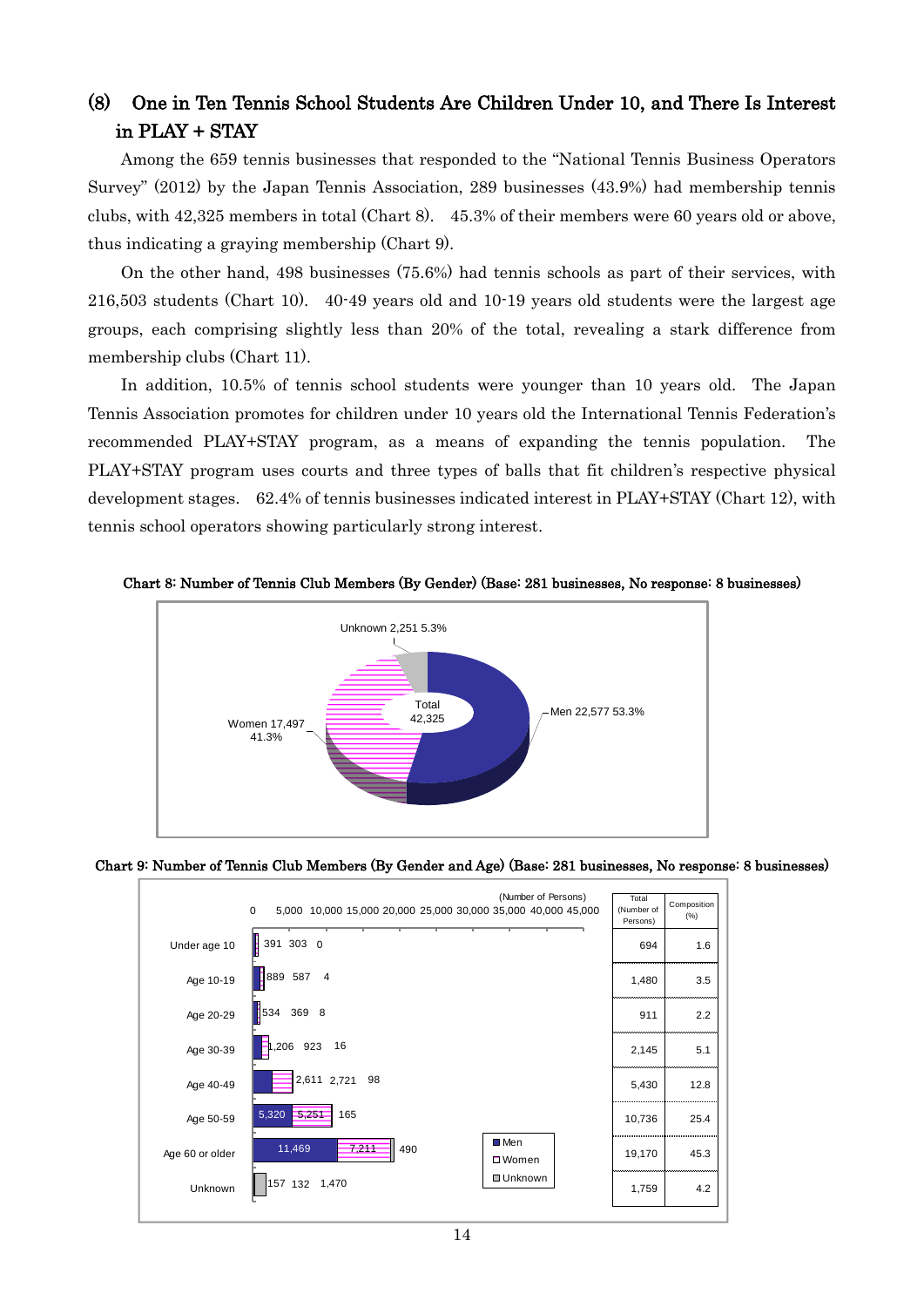

Chart 10: Number of Tennis School Students (By Gender) (Base: 481 businesses, No response: 17 businesses)





(Base: 481 businesses, No response: 17 businesses)

Chart 12: Interest in PLAY+STAY (Base: 659 businesses)

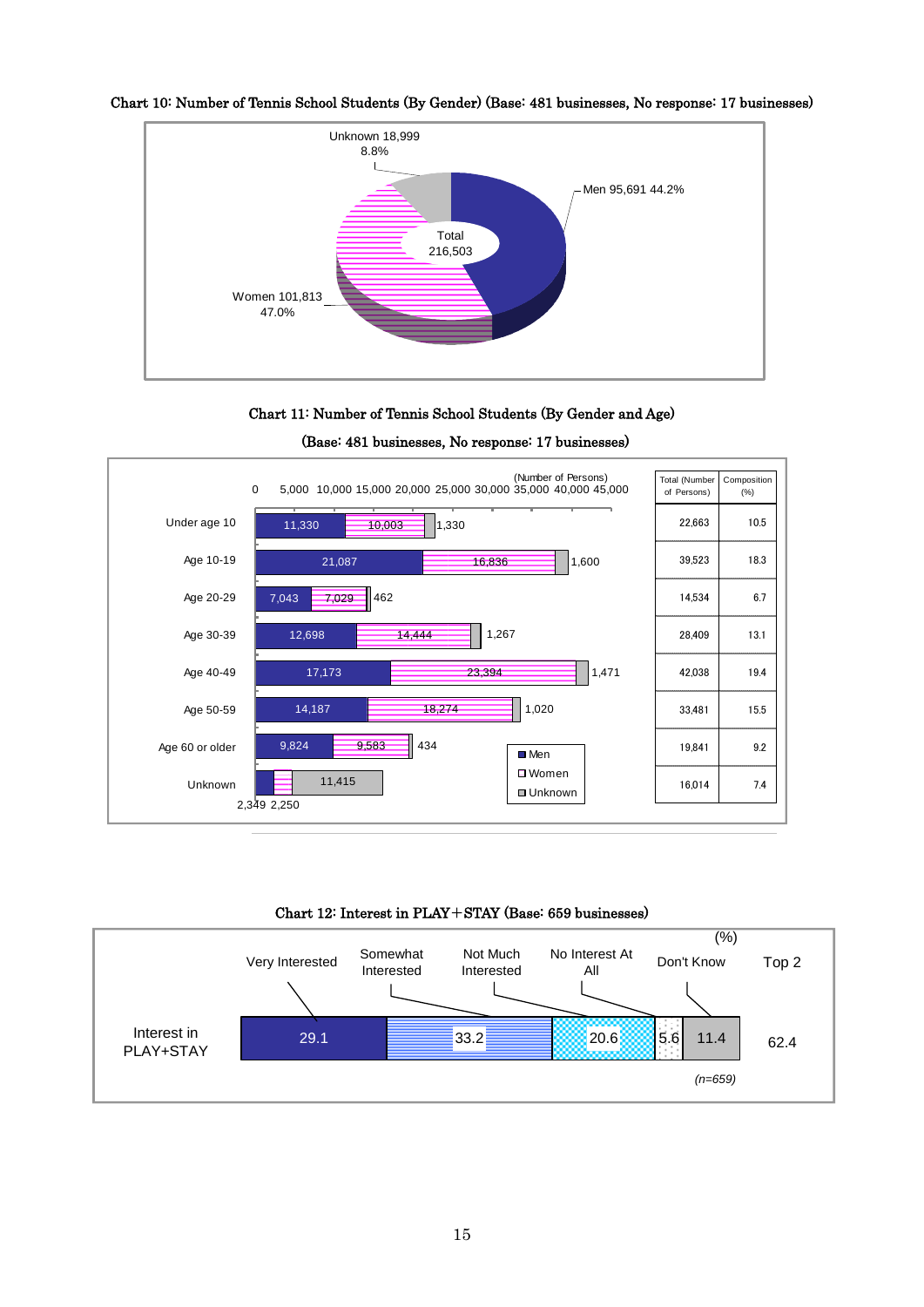# (9) Expectations Towards Media Strategies, Activities to Popularize, and School Tennis for Expanding the Tennis Population

When asked about what they wanted from the Japan Tennis Association, many tennis business operators gave responses such as "more media exposure for tennis," "activities to popularize tennis," and "activities to popularize tennis at school" in the "National Tennis Business Operators Survey" (2012) by the Japan Tennis Association (Table 6). In regard to activities to popularize tennis at school, some urged that tennis should be included as an official sport of the National Junior High School Physical Education Meet (by joining the Nippon Junior High School Physical Culture Association) in order to promote tennis as an extracurricular activity at junior high schools.

| <b>Opinions</b>                                                        | <b>Number of Mentions</b> |
|------------------------------------------------------------------------|---------------------------|
| More media exposure for tennis                                         | 53                        |
| Improve the environment for playing tennis, activities to popularize,  | 29                        |
| increase the tennis population                                         |                           |
| Activities to popularize tennis at school (e.g. tennis clubs at junior | 22                        |
| high schools)                                                          |                           |
| Development of top players (e.g. winning medals)                       | 16                        |
| Tax incentives for tennis businesses                                   | 14                        |
| Hosting tournaments                                                    | 14                        |
| Junior player development                                              | 13                        |
| Promote PLAY+STAY                                                      | 12                        |
| Integrate and promote coordination among tennis-related                |                           |
| organizations                                                          | 10                        |
| Promote tennis as a life-long sport                                    | 9                         |
| Competition with public courts                                         | 8                         |
| Training and information sharing for coaches/instructors               | 8                         |
| Promote tennis as a spectator sport                                    | 5                         |
| Provide professional tennis players clinics                            | 5                         |
| Address problems regarding unlicensed coaches/instructors              | 4                         |
| Tennis for children                                                    | $\overline{4}$            |
| Improve working conditions for coaches/instructors                     | 3                         |
| Make JTA player registration and tournaments more open                 | 3                         |
| Ageing of the tennis population                                        | 3                         |
| Provide data                                                           | 3                         |
| Goods and prize money sponsorship for tournaments                      | $\overline{2}$            |
| Promotional activities for tennis beginners                            | $\overline{2}$            |
| Other                                                                  | 3                         |

Table 6: Expectations and Requests for the Japan Tennis Association (Base: 659 businesses)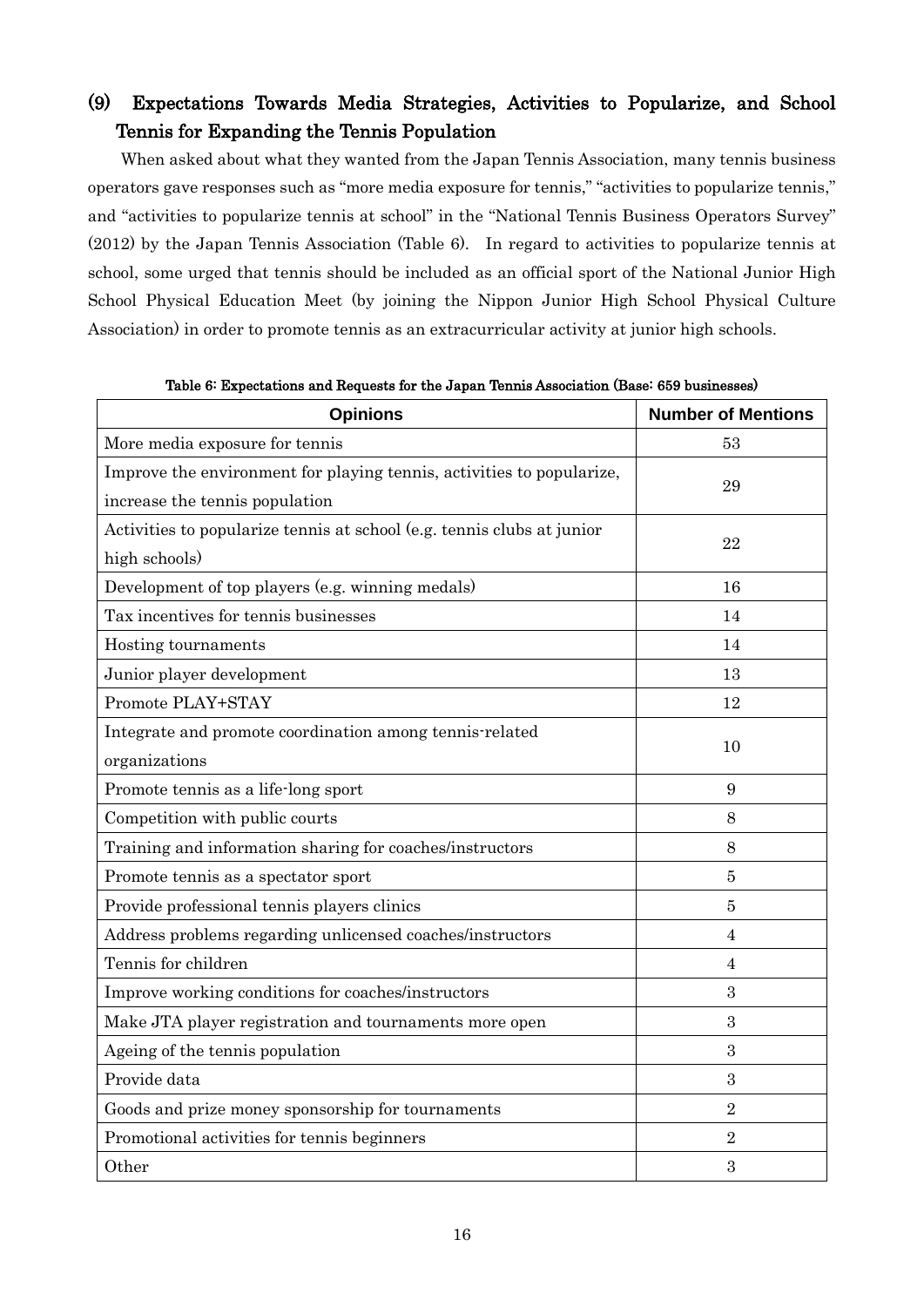### (10) People in Metro Tokyo Play Tennis at Rental Courts, with Friends/Acquaintances

Among adult regular tennis players (20 years old or above) in the four prefectures (Tokyo, Kanagawa, Chiba, and Saitama) of Metro Tokyo, most play tennis at "public rental tennis courts" (45.5%), followed by those who play at "commercial rental tennis courts" (38.6%) (Chart 13, multiple answers possible), according to the "Tennis Come Back, Tennis Intender Survey" (2008) by the Committee of Activating Tennis. The survey also showed that many play tennis with "friends and acquaintances of the same gender" (69.3%) (Chart 14, multiple answers possible). The Committee of Activating Tennis was founded by the Japan Tennis Industry Association and nine manufactures of tennis equipment.



#### Chart 13: Where to Play Tennis

From "Tennis Come Back, Tennis Intender Survey"(2008), Committee of Activating Tennis/ Do Not Reproduce Without Permission





From "Tennis Come Back, Tennis Intender Survey"(2008), Committee of Activating Tennis/ Do Not Reproduce Without Permission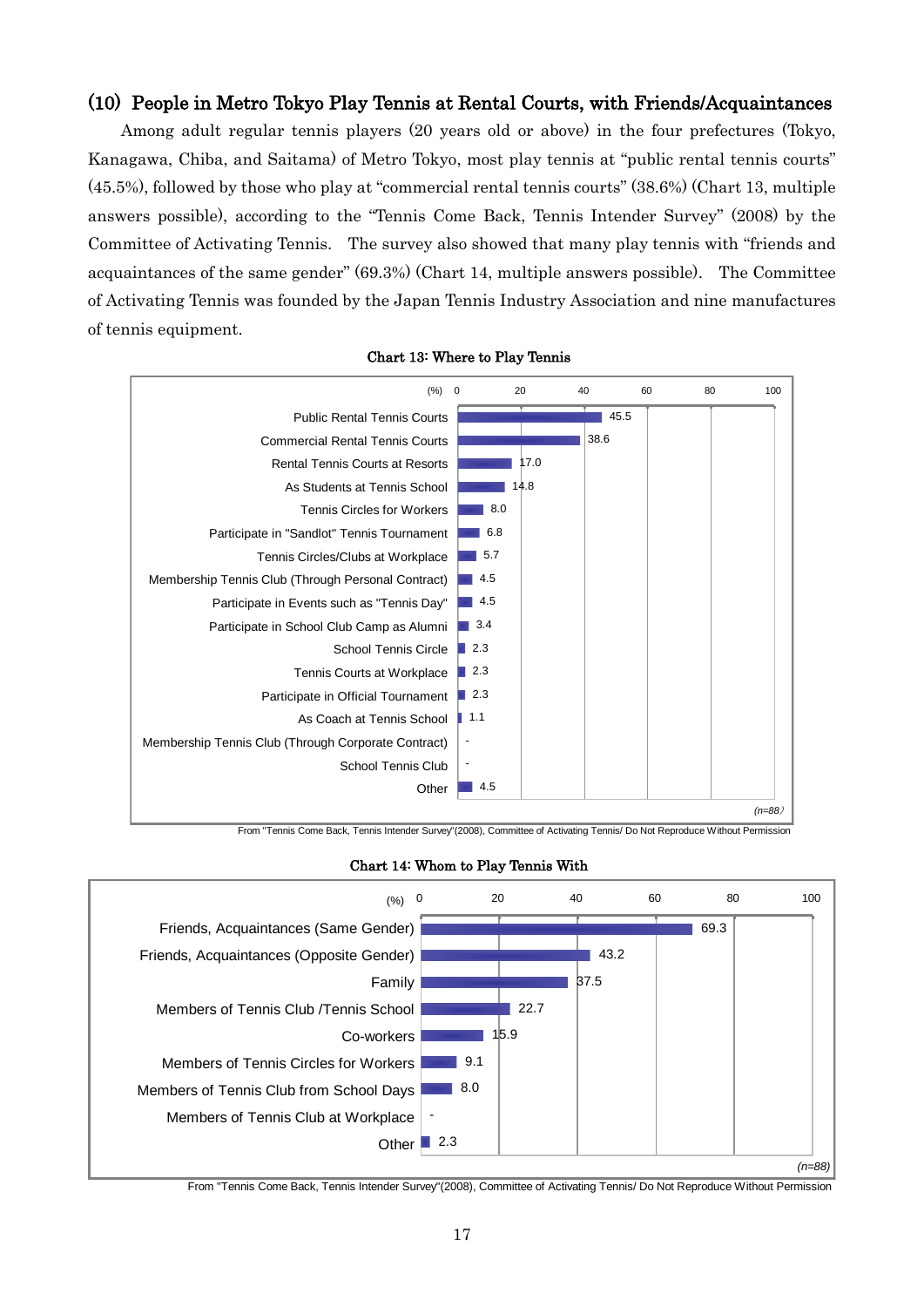# (11) 12,761 Registered Players with the Japan Tennis Association, Gradually Decreasing and Ageing

The Japan Tennis Association has a player registration system with the three categories of professional, general, and veteran. In 2012, there were 334 registered professional players in total. There were more male players than female, with men comprising 63.5% of the total (Chart 15).

The age groups of registered professional players ranged from teen to 60 years or older, but the 20-29 years old and 30-39 years old groups were the largest, with 102 players each. By gender and age groups, male players in their thirties were the largest group, with 72 players (Chart 16).



Chart 15: Japan Tennis Association Registered Professional Players (By Gender) in 2012



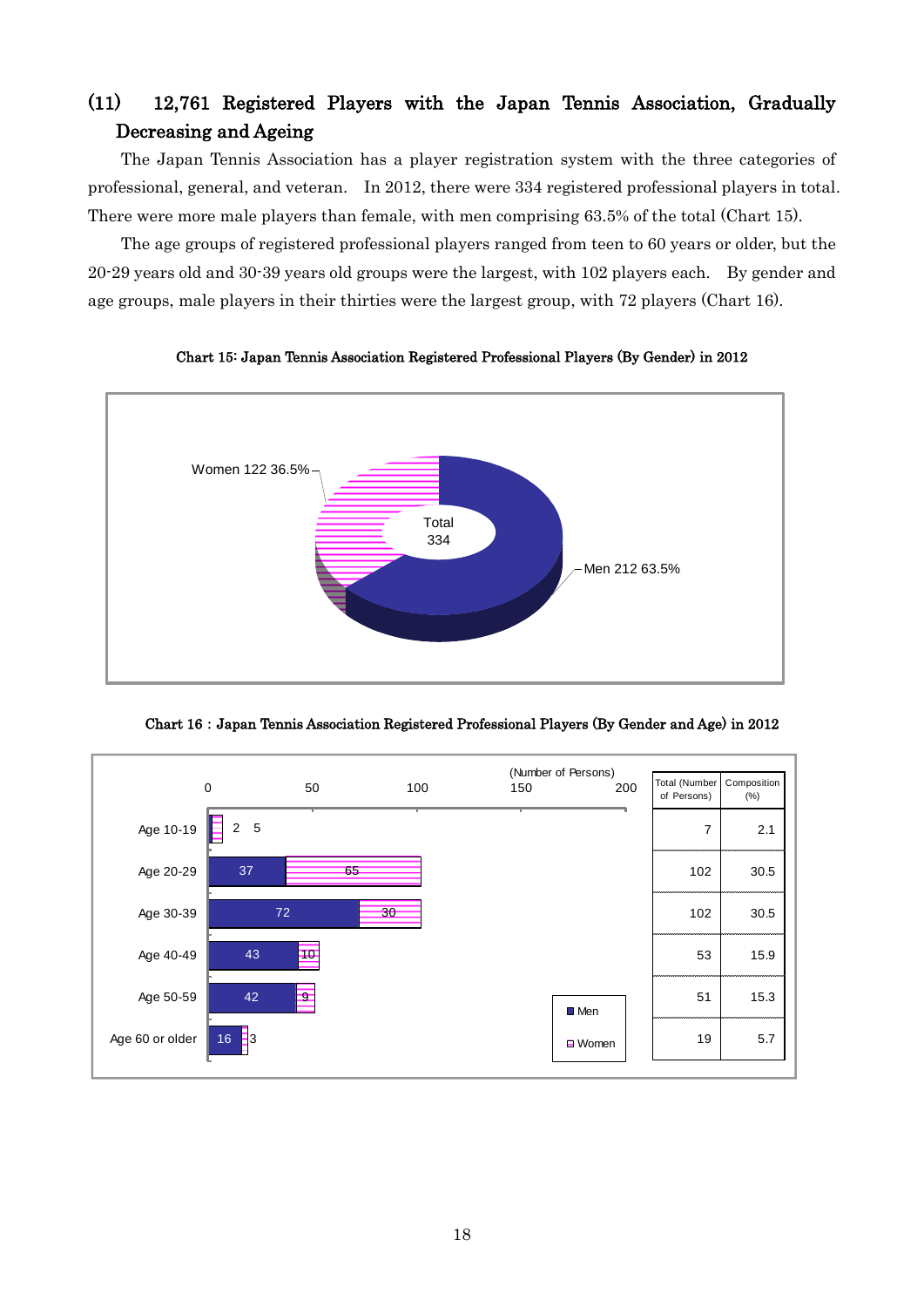In 2012, there were 4,629 registered general players in total. There were more male players than female, with men comprising 65.8% of the total (Chart 17). The age groups of registered general players ranged from under 10 years old to 60 years or older, with disproportionately high percentages among those 10-19 years old and 20-29 years old. Players in their twenties were the largest age group. By gender and age groups, male players in their twenties were the largest group, with 1,268 players (Chart 18).



Chart 17:Japan Tennis Association Registered General Players (By Gender) in 2012



Chart 18:Japan Tennis Association Registered General Players (By Gender and Age) in 2012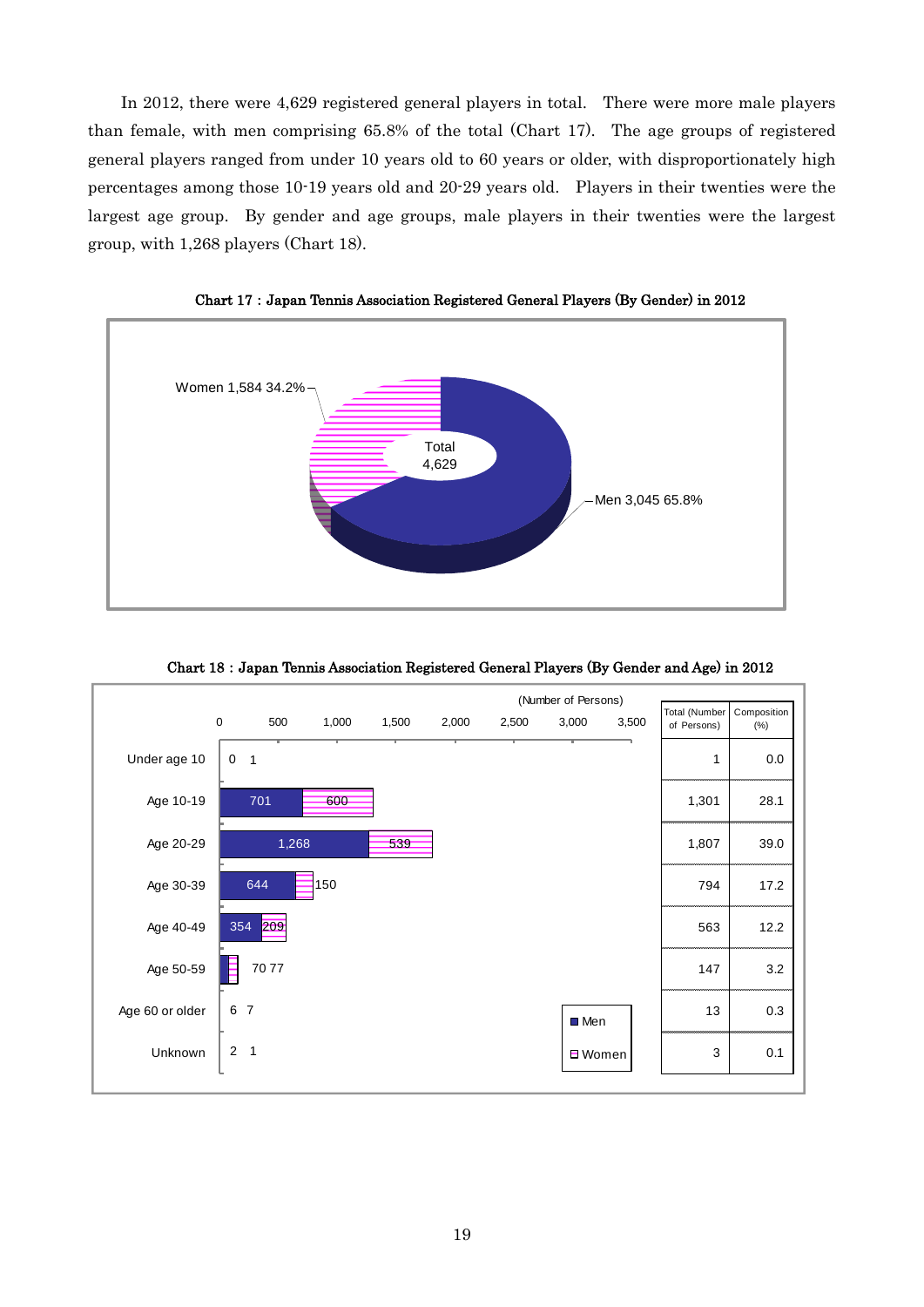In 2012, there were 7,798 registered veteran players in total. There were more male players than female, with men comprising 59.9% of the total. However, female players were 40.1% of the total, which was larger than the female ratios found among professional and general players (Chart 19). The age groups of registered veteran players started from 30-39 years old, but 60 years or older was the largest group, with 3,218 players. By gender and age, male players aged 60 years or older were the largest group (Chart 20).



Chart 19: Japan Tennis Association Registered Veteran Players (By Gender) in 2012

Chart 20: Japan Tennis Association Registered Veteran Players (By Gender and Age) in 2012

|                 |             |       |       |       |       |       | (Number of Persons) |       |                                |                     |
|-----------------|-------------|-------|-------|-------|-------|-------|---------------------|-------|--------------------------------|---------------------|
|                 | $\mathbf 0$ | 500   | 1,000 | 1,500 | 2,000 | 2,500 | 3,000               | 3,500 | Total (Number<br>of Persons)   | Composition<br>(% ) |
| Age 30-39       | 276         | 7     |       |       |       |       | ■ Men               |       | 283                            | 3.6                 |
| Age 40-49       |             | 1,074 |       | 769   |       |       | □ Women             |       | *********************<br>1,843 | 23.6                |
| Age 50-59       |             | 1,168 |       |       | .286  |       |                     |       | 2,454                          | 31.5                |
| Age 60 or older |             |       | 2,152 |       |       | 1,066 |                     |       | 3,218                          | 41.3                |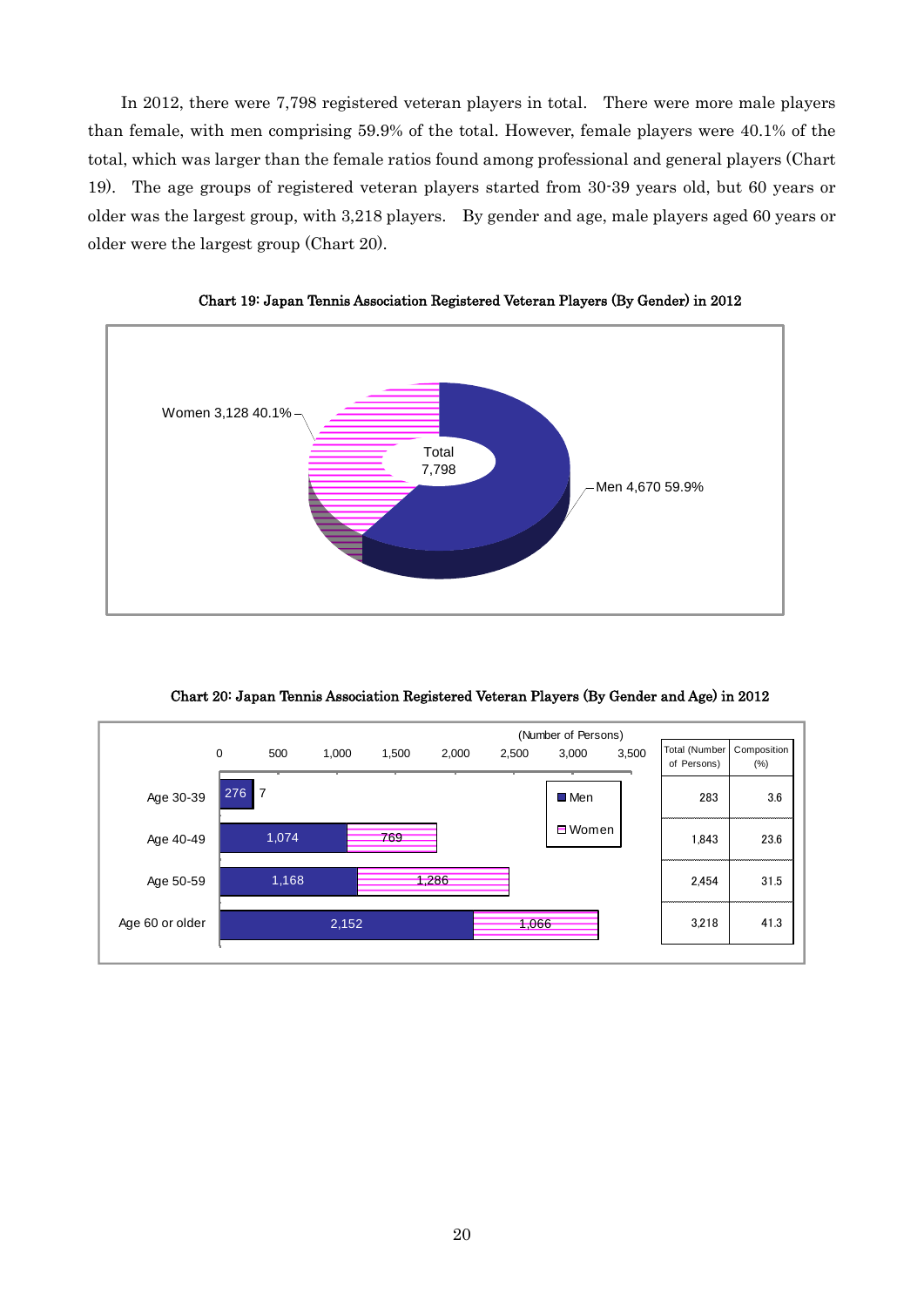Changes in the number of registered players from 2006-2012 showed that the total number of registered professional, general, and veteran players increased to 13,733 in 2008 but gradually decreased thereafter. In 2012, the total was 12,761.

The number of registered professional players was the smallest of the three categories, with little fluctuation from year to year. Registered general and veteran players both increased in number in 2008 from the previous year, but since then general players have been on the decrease, while veteran players have been increasing in number. But the increase in veteran players was eclipsed by the decrease in general players, thus resulting in an overall and gradual process of ageing and decrease in the number of registered players (Chart 21).



Chart 21:Changes in the Number of Japan Tennis Association Registered Players (By Category)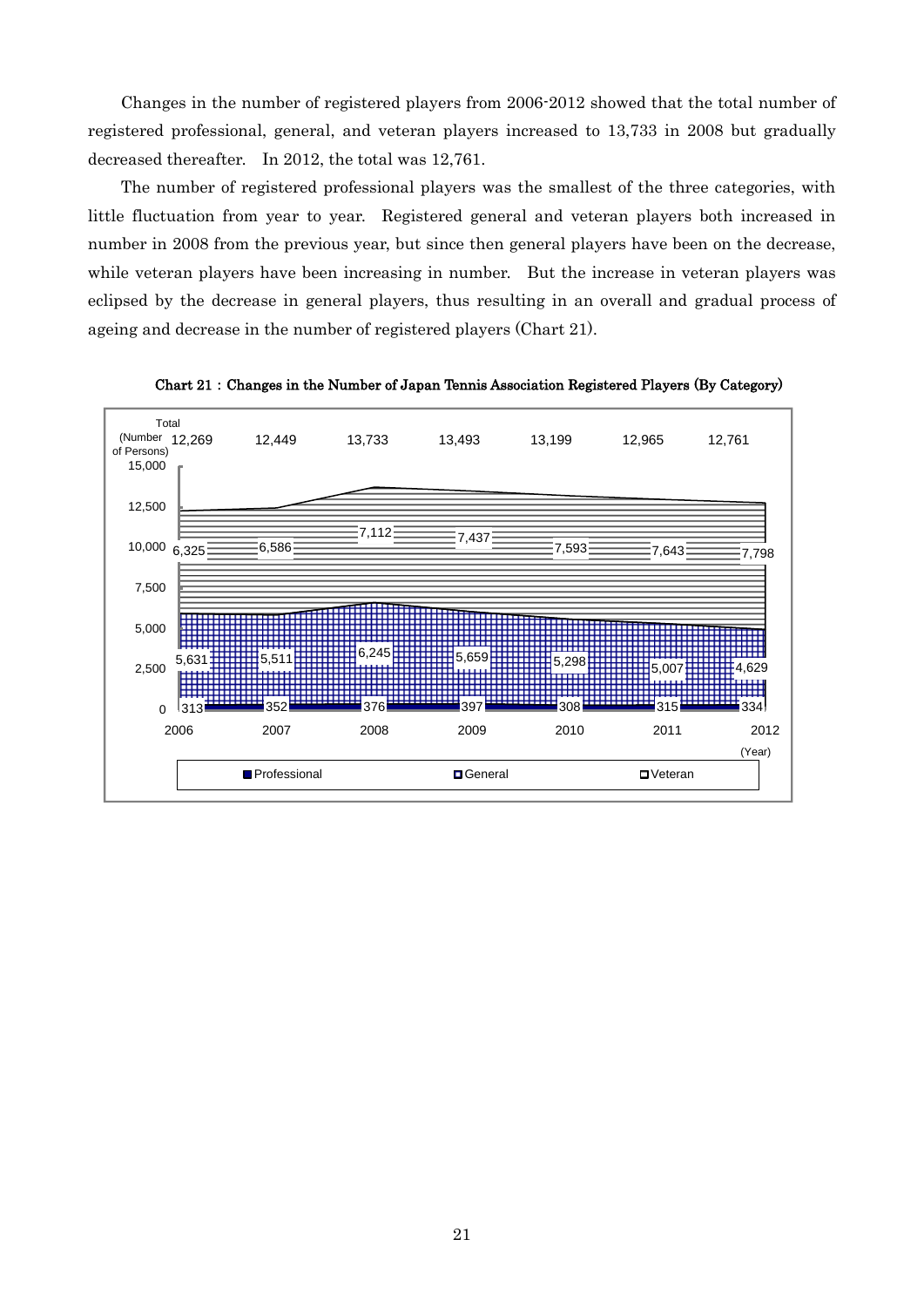## (12) Court Officials, on the Decrease from 2008, Down to 3,478, while Instructors Remain Static at 5,491

In 2012, the Japan Tennis Association had 3,478 registered court officials. The number has decreased by 28.6% from 4,869 in 2008 (Chart 22).





The Japan Tennis Association has established an Authorized Instructors Certification System with the following six designations, based on the uniform standards set by the Japan Sports Association for authorized sports leaders:

- Coach I: In each prefecture, they provide basic practical instruction for children and recreational tennis players from the beginner to the intermediate levels. They contribute to the popularization of tennis.
- Coach II: In each region or prefecture, they provide technical instruction depending on the age and skill level. They take part in the training of tennis coaches. They take on a central role as leaders in the popularization of tennis.
- Coach III: In each region or prefecture, they provide leadership for finding, developing, and fostering competitive players in the area. They contribute to the development of top tennis players.
- Coach IV: In each region or prefecture, they develop and foster top players in the area. They take on the central leadership role in each regional training center.
- Instructor I: At commercial tennis facilities, they provide basic practical instruction for players from beginners to the intermediate level. They take part in drafting and executing school instructor curriculum.
- Instructor II: At commercial tennis facilities, they provide technical instruction for all ages and skill levels. They take on central roles regarding operations and management of schools, drafting instructor curriculum, event planning, etc. They take part in training and developing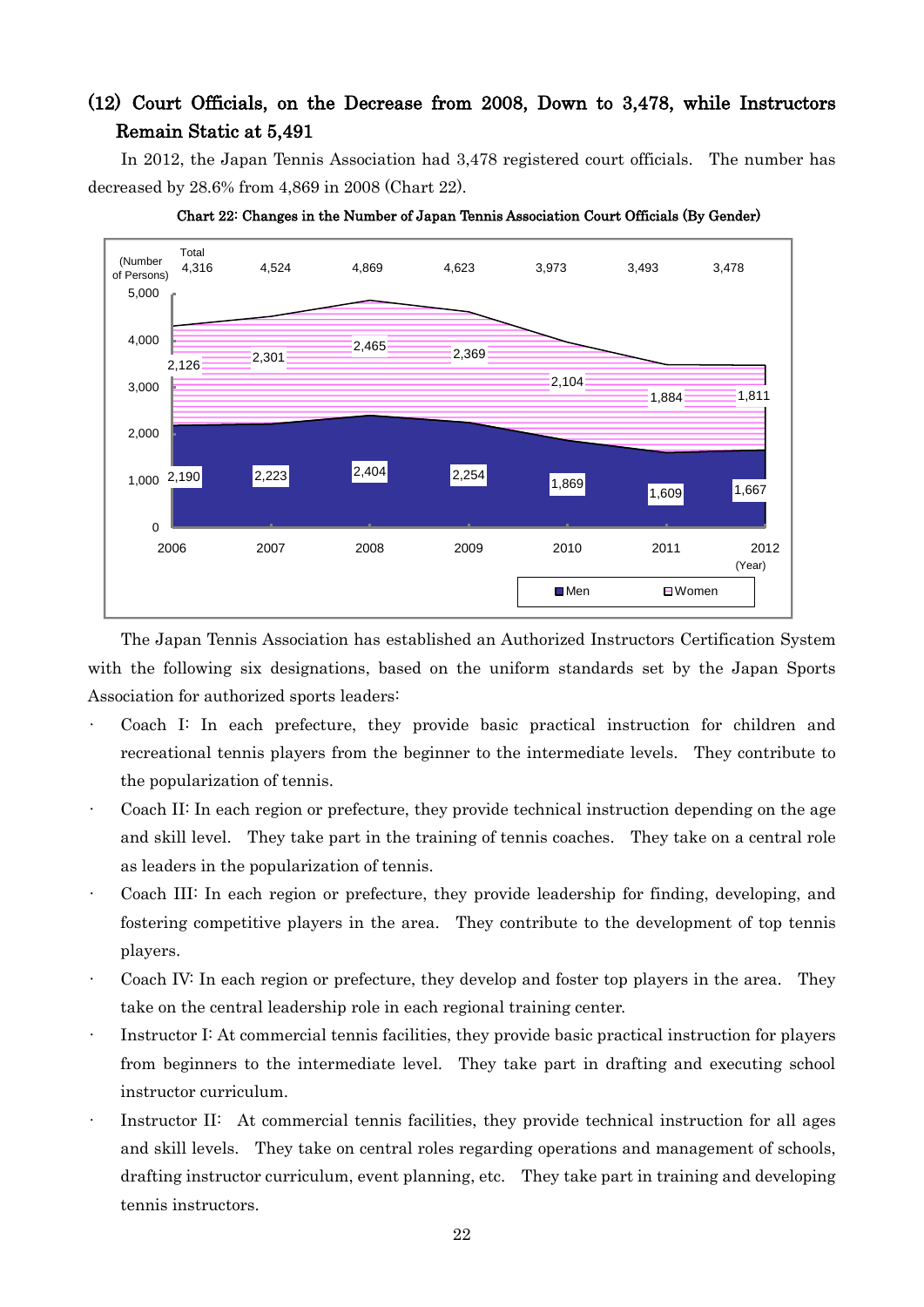In 2012, the Japan Tennis Association had 5,491 authorized instructors. The largest group was "Coach I" with 2,968, followed by "Coach II" with 1,489. There were 257 of "Coach III," 230 of "Coach IV," 385 of "Instructor I," and 162 of "Instructor II." The static numbers of authorized instructors from 2006 to 2012 showed that there were no significant changes (Chart 23).



Chart 23:Changes in the Number of Japan Tennis Association Authorized Instructors (By Certification)

The Japan Tennis Association has an elite coach certification system. Elite coaches use the latest scientific theories and practical knowledge in tennis training, coaching, and management to train players active on the world stage. This is done through activities at the national training center, with the national team, and on professional tour coaching. The system was launched in 2008 and there were 42 "S-class Elite Coaches" as of February 2013. Of the 42 coaches, 37 were male and 5 were female.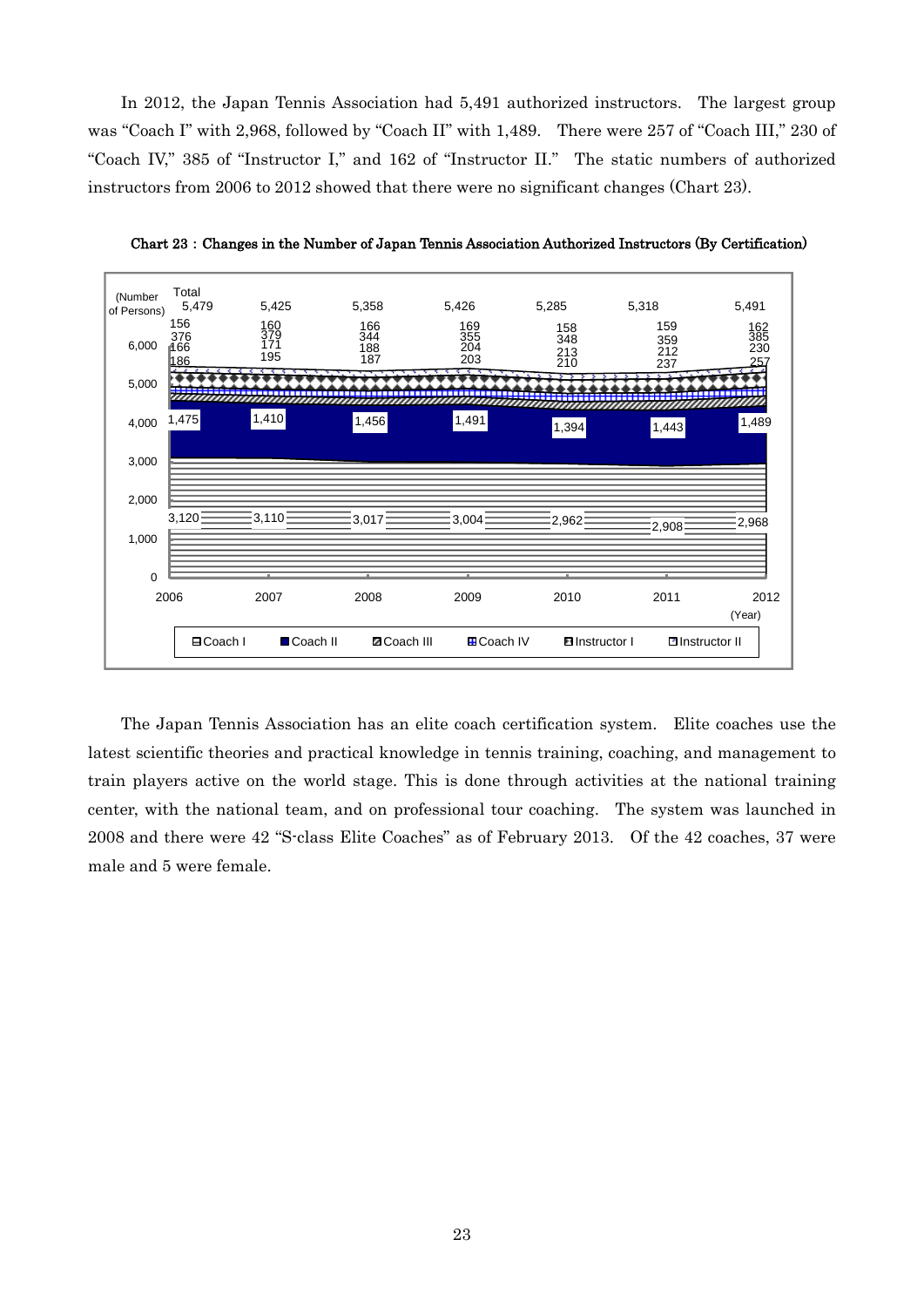# (13) The Three Major Tennis Tournaments Attracted a Total of 164,000 Spectators in 2012, a 40% Increase from 2003

The number of spectators at the three major annual tennis tournaments in Japan — the Japan Open Tennis Championship, the TORAY Pan Pacific Open Tennis Tournament, and the All Japan Tennis Tournament — increased 43.7% during the past ten years from 114,357 spectators in 2003 to 164,351 in 2012 (Chart 24).



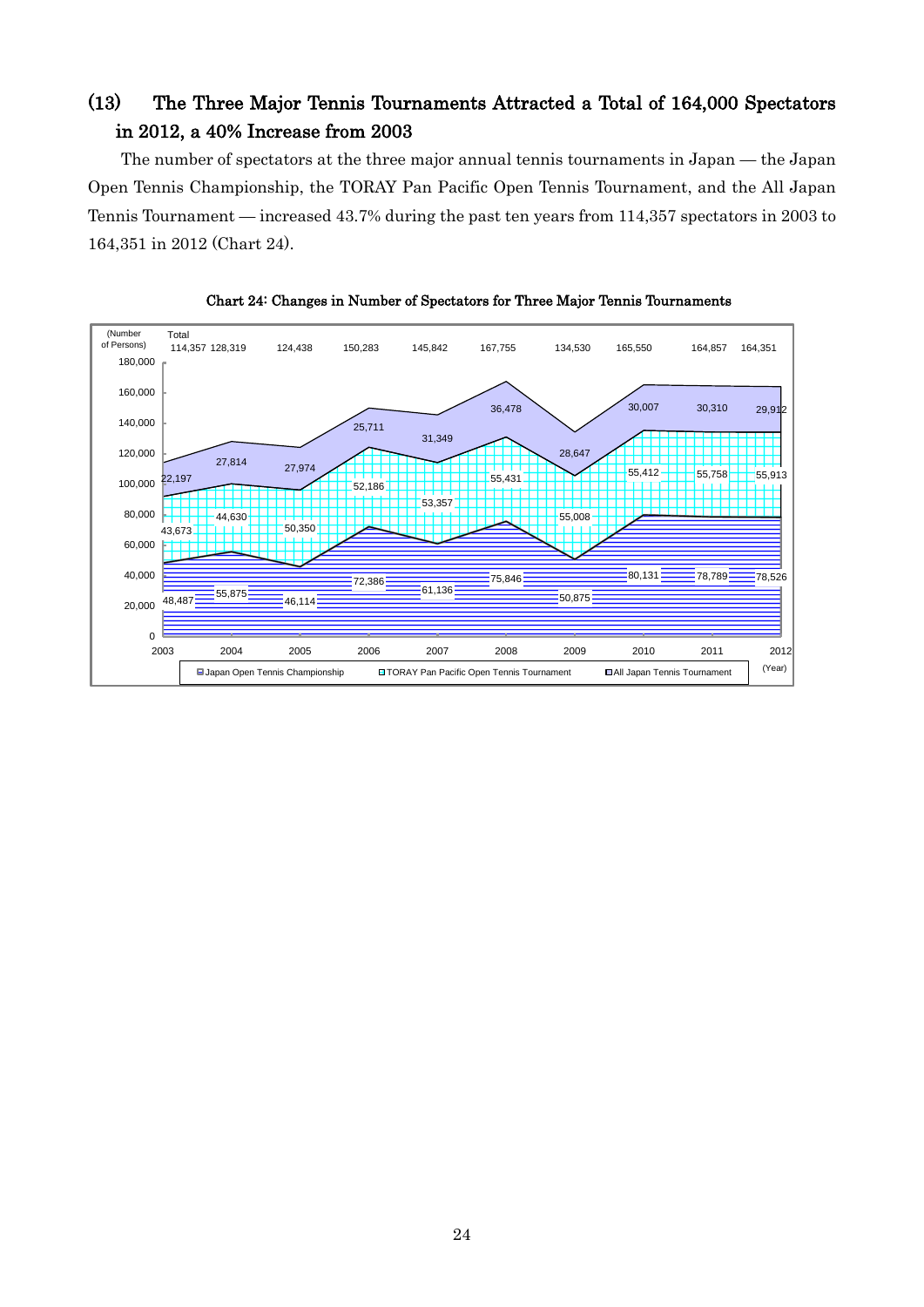### (14) Japan Tennis Association Budget: 1.5 Billion Yen for Fiscal Year 2011

In the fiscal year 2011, the expenditure of the Japan Tennis Association was some 1.5 billion Japanese yen, a 41.0% increase from 2003. The largest category was "tournament operations" at 66.5%, followed by "funding for player participation in international tournaments / performance development" at 10.2%, "administrative" at 9.6%, and "popularization of tennis" at 1.4%. The income breakdown by category showed that "tournament" was some 1.05 billion yen or 70.0% of the total, followed by "grant / commissioned projects" (9.8%), "registration fee" (3.7%), "publication" (1.4%), and "development" (1.3%) (Table 7).

|                                                                                |                  |                  |                                                                                                                                                                                                                                                                                                                                                                                                                                                                                                                                           |                  |                  |                                                                                                                                                                                                                                                                                                                                                                                                                                                                                                                                                                                                                                                                                                                                                                                                             |                  | (Unit: Million Yen) |                  |                                         |  |  |
|--------------------------------------------------------------------------------|------------------|------------------|-------------------------------------------------------------------------------------------------------------------------------------------------------------------------------------------------------------------------------------------------------------------------------------------------------------------------------------------------------------------------------------------------------------------------------------------------------------------------------------------------------------------------------------------|------------------|------------------|-------------------------------------------------------------------------------------------------------------------------------------------------------------------------------------------------------------------------------------------------------------------------------------------------------------------------------------------------------------------------------------------------------------------------------------------------------------------------------------------------------------------------------------------------------------------------------------------------------------------------------------------------------------------------------------------------------------------------------------------------------------------------------------------------------------|------------------|---------------------|------------------|-----------------------------------------|--|--|
|                                                                                | <b>Year 2003</b> | <b>Year 2004</b> | <b>Year 2005</b>                                                                                                                                                                                                                                                                                                                                                                                                                                                                                                                          | <b>Year 2006</b> | <b>Year 2007</b> |                                                                                                                                                                                                                                                                                                                                                                                                                                                                                                                                                                                                                                                                                                                                                                                                             | <b>Year 2009</b> | <b>Year 2010</b>    | <b>Year 2011</b> | <b>Year 2011</b><br>Composition<br>(% ) |  |  |
| <b>Expenditure Total</b>                                                       | 1,061            | 1,088            | 1,195                                                                                                                                                                                                                                                                                                                                                                                                                                                                                                                                     | 1,311            | 1,245            |                                                                                                                                                                                                                                                                                                                                                                                                                                                                                                                                                                                                                                                                                                                                                                                                             |                  | 1,451               | 1,497            | 100.0%                                  |  |  |
|                                                                                | (100)            | 102.5%           | 112.6%                                                                                                                                                                                                                                                                                                                                                                                                                                                                                                                                    | 123.5%           | 117.3%           | 116.5%                                                                                                                                                                                                                                                                                                                                                                                                                                                                                                                                                                                                                                                                                                                                                                                                      | 125.5%           | 136.7%              | 141.0%           |                                         |  |  |
| <b>Tournament Operations</b>                                                   | 676              | 693              | 733                                                                                                                                                                                                                                                                                                                                                                                                                                                                                                                                       | 818              | 841              | 834                                                                                                                                                                                                                                                                                                                                                                                                                                                                                                                                                                                                                                                                                                                                                                                                         |                  | 942                 | 996              | 66.5%                                   |  |  |
|                                                                                | (100)            | 102.5%           | 108.5%                                                                                                                                                                                                                                                                                                                                                                                                                                                                                                                                    | 121.1%           | 124.4%           | 123.5%                                                                                                                                                                                                                                                                                                                                                                                                                                                                                                                                                                                                                                                                                                                                                                                                      | 120.4%           | 139.5%              | 147.4%           |                                         |  |  |
| Administrative                                                                 | 126              | 139              | 144                                                                                                                                                                                                                                                                                                                                                                                                                                                                                                                                       | 137              | 135              | 131                                                                                                                                                                                                                                                                                                                                                                                                                                                                                                                                                                                                                                                                                                                                                                                                         |                  | 156                 | 144              | 9.6%                                    |  |  |
|                                                                                | (100)            | 110.2%           | 114.2%                                                                                                                                                                                                                                                                                                                                                                                                                                                                                                                                    | 108.8%           | 106.7%           | 103.7%                                                                                                                                                                                                                                                                                                                                                                                                                                                                                                                                                                                                                                                                                                                                                                                                      | 117.2%           | 123.9%              | 114.1%           |                                         |  |  |
| Funding for player participation in<br>international tournaments / performance | 83               | 106              | 108                                                                                                                                                                                                                                                                                                                                                                                                                                                                                                                                       | 98               | 92               |                                                                                                                                                                                                                                                                                                                                                                                                                                                                                                                                                                                                                                                                                                                                                                                                             | 95               | 143                 | 153              | 10.2%                                   |  |  |
| development                                                                    | (100)            | 126.6%           | 129.2%                                                                                                                                                                                                                                                                                                                                                                                                                                                                                                                                    | 116.9%           | 109.7%           | 112.2%                                                                                                                                                                                                                                                                                                                                                                                                                                                                                                                                                                                                                                                                                                                                                                                                      | 113.8%           | 171.8%              | 183.0%           |                                         |  |  |
| Popularization of Tennis                                                       | 21               | 15               | 33                                                                                                                                                                                                                                                                                                                                                                                                                                                                                                                                        | 35               | 50               | 39                                                                                                                                                                                                                                                                                                                                                                                                                                                                                                                                                                                                                                                                                                                                                                                                          | 34               | 26                  | 21               | 1.4%                                    |  |  |
|                                                                                | (100)            | 73.8%            | 160.3%                                                                                                                                                                                                                                                                                                                                                                                                                                                                                                                                    |                  | 242.0%           | 187.3%                                                                                                                                                                                                                                                                                                                                                                                                                                                                                                                                                                                                                                                                                                                                                                                                      | 164.2%           | 127.6%              | 99.5%            |                                         |  |  |
| Other                                                                          | 109              | 86               | 93                                                                                                                                                                                                                                                                                                                                                                                                                                                                                                                                        | 168              | 105              | 100                                                                                                                                                                                                                                                                                                                                                                                                                                                                                                                                                                                                                                                                                                                                                                                                         | 187              | 124                 | 97               | 6.5%                                    |  |  |
|                                                                                | (100)            | 79.0%            |                                                                                                                                                                                                                                                                                                                                                                                                                                                                                                                                           | 154.6%           | 96.3%            |                                                                                                                                                                                                                                                                                                                                                                                                                                                                                                                                                                                                                                                                                                                                                                                                             | 172.1%           | 113.9%              | 89.2%            |                                         |  |  |
| Expenditure Total (Within the Year)                                            | 1,015            | 1,039            |                                                                                                                                                                                                                                                                                                                                                                                                                                                                                                                                           | 1,256            | 1,222            |                                                                                                                                                                                                                                                                                                                                                                                                                                                                                                                                                                                                                                                                                                                                                                                                             | 1,278            | 1,392               | 1,410            | 94.2%                                   |  |  |
|                                                                                | (100)            | 102.4%           | 109.5%                                                                                                                                                                                                                                                                                                                                                                                                                                                                                                                                    | 123.7%           | 120.4%           | 118.0%                                                                                                                                                                                                                                                                                                                                                                                                                                                                                                                                                                                                                                                                                                                                                                                                      | 125.9%           | 137.2%              | 139.0%           |                                         |  |  |
| Roll-Over                                                                      | 47               | 49               | 84                                                                                                                                                                                                                                                                                                                                                                                                                                                                                                                                        | 55               | 24               | 39                                                                                                                                                                                                                                                                                                                                                                                                                                                                                                                                                                                                                                                                                                                                                                                                          | 54               | 59                  | 87               | 5.8%                                    |  |  |
|                                                                                | (100)            | 104.8%           | 179.7%                                                                                                                                                                                                                                                                                                                                                                                                                                                                                                                                    | 118.1%           | 50.6%            | 84.5%                                                                                                                                                                                                                                                                                                                                                                                                                                                                                                                                                                                                                                                                                                                                                                                                       | 116.7%           | 126.4%              | 185.3%           |                                         |  |  |
|                                                                                |                  |                  |                                                                                                                                                                                                                                                                                                                                                                                                                                                                                                                                           |                  |                  |                                                                                                                                                                                                                                                                                                                                                                                                                                                                                                                                                                                                                                                                                                                                                                                                             |                  |                     |                  |                                         |  |  |
| <b>Income Total</b>                                                            | 1,061            | 1,088            |                                                                                                                                                                                                                                                                                                                                                                                                                                                                                                                                           |                  |                  |                                                                                                                                                                                                                                                                                                                                                                                                                                                                                                                                                                                                                                                                                                                                                                                                             |                  |                     |                  | 100.0%                                  |  |  |
|                                                                                | (100)            | 102.5%           |                                                                                                                                                                                                                                                                                                                                                                                                                                                                                                                                           |                  |                  | <b>Year 2008</b><br>1,237<br>1,332<br>814<br>148<br>94<br>92.0%<br>1,198<br>1,237<br>1,332<br>1,451<br>1,497<br>116.5%<br>125.5%<br>136.7%<br>141.0%<br>913<br>972<br>1,056<br>1,047<br>127.1%<br>135.3%<br>147.0%<br>145.8%<br>22<br>16<br>9<br>34.6%<br>25.4%<br>6.4%<br>13.8%<br>76<br>30<br>52<br>146<br>87.8%<br>128.1%<br>245.2%<br>49.6%<br>54<br>54<br>61<br>55<br>122.0%<br>121.7%<br>135.9%<br>123.2%<br>45<br>45<br>3<br>102.8%<br>102.3%<br>8.9%<br>7.8%<br>24<br>23<br>23<br>21<br>85.4%<br>82.4%<br>83.3%<br>76.6%<br>23<br>13<br>33<br>20<br>123.2%<br>86.2%<br>48.8%<br>74.1%<br>112<br>97<br>145<br>140<br>235.3%<br>202.7%<br>303.1%<br>293.1%<br>1,213<br>1,293<br>1,397<br>1,438<br>125.2%<br>139.3%<br>117.6%<br>135.3%<br>24<br>39<br>54<br>59<br>80.4%<br>134.3%<br>185.3%<br>200.7% |                  |                     |                  |                                         |  |  |
| Tournament                                                                     | 718              | 731              |                                                                                                                                                                                                                                                                                                                                                                                                                                                                                                                                           |                  |                  |                                                                                                                                                                                                                                                                                                                                                                                                                                                                                                                                                                                                                                                                                                                                                                                                             |                  |                     |                  | 70.0%                                   |  |  |
|                                                                                | (100)            | 101.8%           |                                                                                                                                                                                                                                                                                                                                                                                                                                                                                                                                           |                  |                  |                                                                                                                                                                                                                                                                                                                                                                                                                                                                                                                                                                                                                                                                                                                                                                                                             |                  |                     |                  |                                         |  |  |
| Donation                                                                       | 63               | 34               |                                                                                                                                                                                                                                                                                                                                                                                                                                                                                                                                           |                  |                  |                                                                                                                                                                                                                                                                                                                                                                                                                                                                                                                                                                                                                                                                                                                                                                                                             |                  |                     | 0.3%             |                                         |  |  |
|                                                                                | (100)            | 54.5%            |                                                                                                                                                                                                                                                                                                                                                                                                                                                                                                                                           |                  |                  |                                                                                                                                                                                                                                                                                                                                                                                                                                                                                                                                                                                                                                                                                                                                                                                                             |                  |                     |                  |                                         |  |  |
| <b>Grant / Commissioned Projects</b>                                           | 60               | 43               |                                                                                                                                                                                                                                                                                                                                                                                                                                                                                                                                           |                  |                  |                                                                                                                                                                                                                                                                                                                                                                                                                                                                                                                                                                                                                                                                                                                                                                                                             |                  |                     | 9.8%             |                                         |  |  |
|                                                                                | (100)            | 71.8%            |                                                                                                                                                                                                                                                                                                                                                                                                                                                                                                                                           | 53.0%            |                  |                                                                                                                                                                                                                                                                                                                                                                                                                                                                                                                                                                                                                                                                                                                                                                                                             |                  |                     |                  |                                         |  |  |
| <b>Registration Fee</b>                                                        | 45               | 50               |                                                                                                                                                                                                                                                                                                                                                                                                                                                                                                                                           |                  |                  |                                                                                                                                                                                                                                                                                                                                                                                                                                                                                                                                                                                                                                                                                                                                                                                                             |                  |                     |                  | 3.7%                                    |  |  |
|                                                                                | (100)            | 113.3%           |                                                                                                                                                                                                                                                                                                                                                                                                                                                                                                                                           |                  |                  |                                                                                                                                                                                                                                                                                                                                                                                                                                                                                                                                                                                                                                                                                                                                                                                                             |                  |                     |                  |                                         |  |  |
| Sponsorship                                                                    | 44               | 47               | 48                                                                                                                                                                                                                                                                                                                                                                                                                                                                                                                                        | 47               | 45               |                                                                                                                                                                                                                                                                                                                                                                                                                                                                                                                                                                                                                                                                                                                                                                                                             |                  |                     |                  | 0.2%                                    |  |  |
|                                                                                | (100)            | 107.1%           |                                                                                                                                                                                                                                                                                                                                                                                                                                                                                                                                           | 108.3%           | 103.6%           |                                                                                                                                                                                                                                                                                                                                                                                                                                                                                                                                                                                                                                                                                                                                                                                                             |                  |                     |                  |                                         |  |  |
| Publication                                                                    | 28               | 31               | 167.8%<br>85.4%<br>1,111<br>1,195<br>1,311<br>1,245<br>112.6%<br>123.5%<br>117.3%<br>788<br>848<br>885<br>109.7%<br>118.0%<br>123.2%<br>76<br>24<br>23<br>121.1%<br>38.0%<br>36.2%<br>32<br>27<br>39<br>65.4%<br>45.1%<br>51<br>58<br>58<br>114.2%<br>130.7%<br>130.6%<br>109.2%<br>34<br>29<br>26<br>120.1%<br>104.9%<br>92.6%<br>33<br>55<br>47<br>203.8%<br>120.8%<br>172.4%<br>78<br>79<br>133<br>163.5%<br>278.8%<br>165.7%<br>1,146<br>1,227<br>1,190<br>118.9%<br>111.1%<br>115.3%<br>84<br>55<br>49<br>187.6%<br>166.5%<br>285.4% | 1.4%             |                  |                                                                                                                                                                                                                                                                                                                                                                                                                                                                                                                                                                                                                                                                                                                                                                                                             |                  |                     |                  |                                         |  |  |
|                                                                                | (100)            | 110.7%           |                                                                                                                                                                                                                                                                                                                                                                                                                                                                                                                                           |                  |                  |                                                                                                                                                                                                                                                                                                                                                                                                                                                                                                                                                                                                                                                                                                                                                                                                             |                  |                     |                  |                                         |  |  |
| Development                                                                    | 27               | 20               |                                                                                                                                                                                                                                                                                                                                                                                                                                                                                                                                           |                  |                  |                                                                                                                                                                                                                                                                                                                                                                                                                                                                                                                                                                                                                                                                                                                                                                                                             |                  |                     |                  | 1.3%                                    |  |  |
|                                                                                | (100)            | 71.9%            |                                                                                                                                                                                                                                                                                                                                                                                                                                                                                                                                           |                  |                  |                                                                                                                                                                                                                                                                                                                                                                                                                                                                                                                                                                                                                                                                                                                                                                                                             |                  |                     |                  |                                         |  |  |
| Other                                                                          | 48               | 85               |                                                                                                                                                                                                                                                                                                                                                                                                                                                                                                                                           |                  |                  |                                                                                                                                                                                                                                                                                                                                                                                                                                                                                                                                                                                                                                                                                                                                                                                                             |                  |                     |                  | 9.4%                                    |  |  |
|                                                                                | (100)            | 177.3%           |                                                                                                                                                                                                                                                                                                                                                                                                                                                                                                                                           |                  |                  |                                                                                                                                                                                                                                                                                                                                                                                                                                                                                                                                                                                                                                                                                                                                                                                                             |                  |                     |                  |                                         |  |  |
| Income Total (Within the Year)                                                 | 1,032            | 1,041            |                                                                                                                                                                                                                                                                                                                                                                                                                                                                                                                                           |                  |                  |                                                                                                                                                                                                                                                                                                                                                                                                                                                                                                                                                                                                                                                                                                                                                                                                             |                  |                     |                  | 96.1%                                   |  |  |
|                                                                                | (100)            | 100.9%           |                                                                                                                                                                                                                                                                                                                                                                                                                                                                                                                                           |                  |                  |                                                                                                                                                                                                                                                                                                                                                                                                                                                                                                                                                                                                                                                                                                                                                                                                             |                  |                     |                  |                                         |  |  |
| Roll-Over                                                                      | 29               | 47               |                                                                                                                                                                                                                                                                                                                                                                                                                                                                                                                                           |                  |                  |                                                                                                                                                                                                                                                                                                                                                                                                                                                                                                                                                                                                                                                                                                                                                                                                             |                  |                     |                  | 3.9%                                    |  |  |
|                                                                                | (100)            | 158.8%           |                                                                                                                                                                                                                                                                                                                                                                                                                                                                                                                                           |                  |                  |                                                                                                                                                                                                                                                                                                                                                                                                                                                                                                                                                                                                                                                                                                                                                                                                             |                  |                     |                  |                                         |  |  |

Table 7:Changes in Japan Tennis Association Budget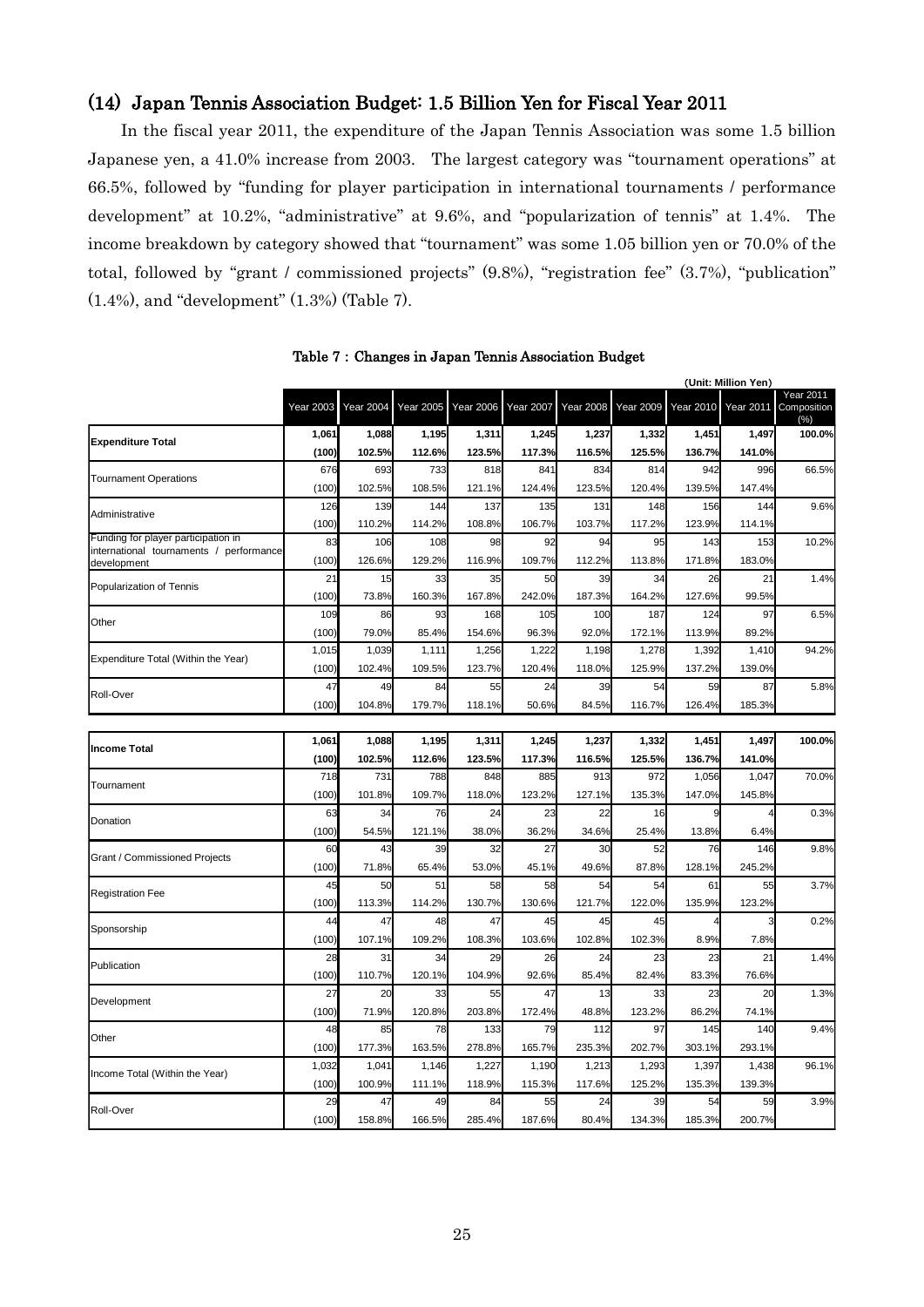### (15) Tennis Organizations Have 400,000 Registered Players/Members in Total

The Japan Tennis Association requested seventeen tennis organizations to provide data on their membership and registered players as part of the "Research of the Tennis Environment in Japan," its special project of 2012. These seventeen tennis organizations are divided into four categories, namely "national competitive tennis organizations," "national school tennis organizations," "national recreational tennis organizations," and "national tennis industry and professional organizations." The chart below shows the relationship between the seventeen organizations and the Japan Tennis Association, regional tennis associations, and prefectural tennis associations (Chart 25).



There were 400,842 registered players/members in the 69 tennis organizations (Japan Tennis Association, 9 regional tennis associations, 47 prefectural tennis associations, Japan Ladies Tennis Federation, Japan Wheelchair Tennis Association, Japan Federation of Beach Tennis, 6 national school tennis organizations, 3 national recreational tennis organizations) (may include those who are registered or members in multiple organizations, Table 8).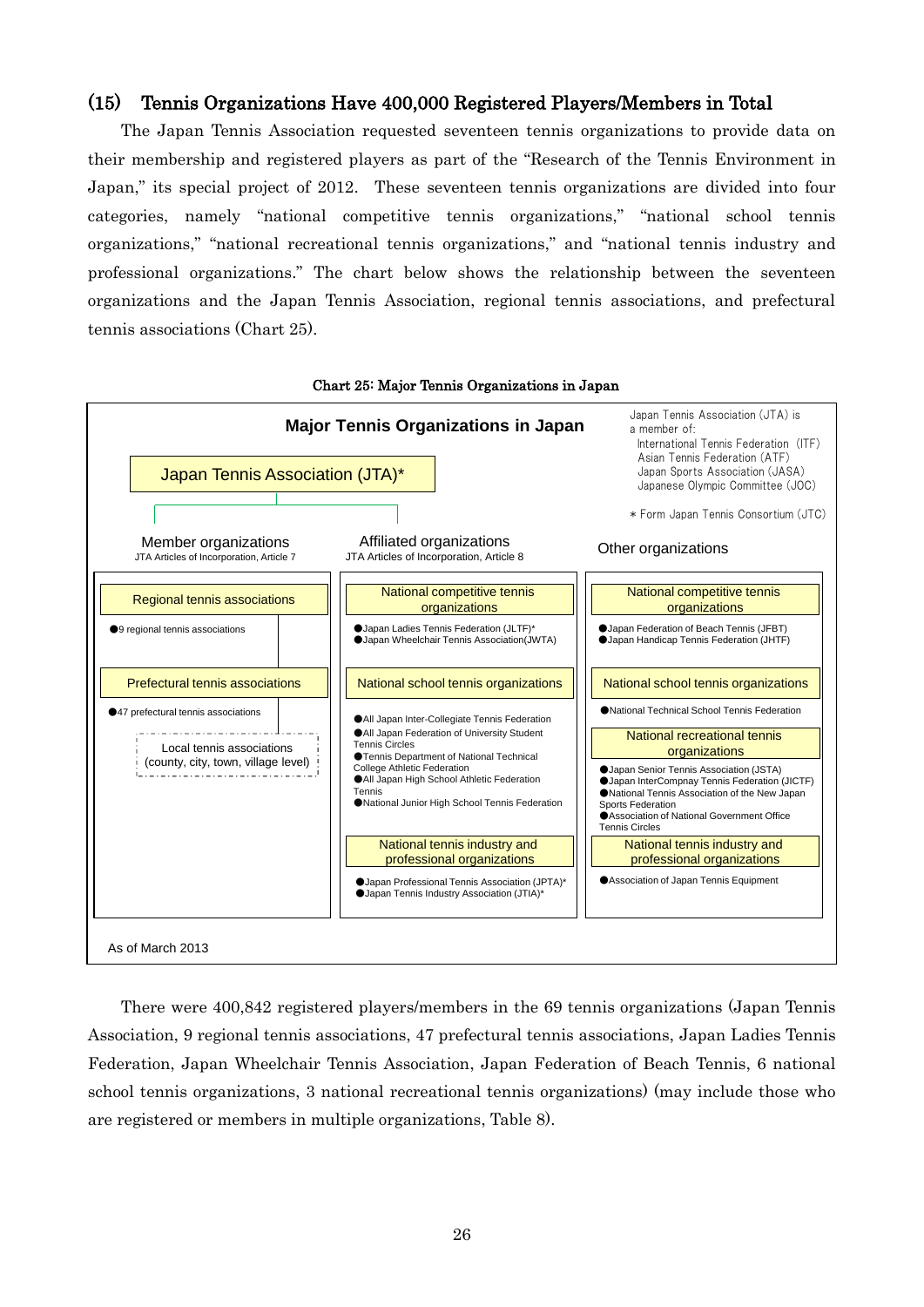| Japan Tennis Association and regional/prefectural tennis associations<br>a)         |                   | (Number of<br>Persons) |
|-------------------------------------------------------------------------------------|-------------------|------------------------|
| Japan Tennis Association                                                            | Professional      | 334                    |
|                                                                                     | General           | 4,629                  |
|                                                                                     | Veteran           | 7,798                  |
|                                                                                     | Total             | 12,761                 |
| Regional tennis associations                                                        | Junior            | 31,126                 |
| (*Include those who are registered with prefectural tennis associations, as well as | General           | 5,672                  |
| in multiple categories)                                                             | Total             | 36,798                 |
| Prefectural tennis associations                                                     | Junior            | 49,959                 |
| (*Include those who are registered with regional tennis associations, as well as in | General           | 51,445                 |
| multiple categories)                                                                | Veteran           | 4,668                  |
|                                                                                     | Other             | 11,643                 |
|                                                                                     | Total             | 117,715                |
| b) National competitive tennis organizations                                        |                   | (Number of<br>Persons) |
| Japan Ladies Tennis Federation                                                      | Member            | 34,502                 |
| Japan Wheelchair Tennis Association                                                 | Member            | 405                    |
| Japan Federation of Beach Tennis                                                    | Registered player | 740                    |
| c) National school tennis organizations<br>*some regions missing                    |                   | (Number of<br>Persons) |
| All Japan Inter-Collegiate Tennis Federation *                                      | Member            | 7,497                  |
| All Japan Federation of University Student Tennis Circles*                          | Registered player | 24,000                 |
| Tennis Department of National Technical College Athletic                            | Member            | 1,681                  |
| Federation                                                                          |                   |                        |
| All Japan High School Athletic Federation Tennis                                    | Member            | 101,296                |
| National Junior High School Tennis Federation                                       | Member            | 44,978                 |
| National Technical School Tennis Federation *                                       | Registered player | 379                    |
| d) National recreational tennis organizations                                       |                   | (Number of<br>Persons) |
| Japan Senior Tennis Association                                                     | Member            | 10,662                 |
| Japan InterCompnay Tennis Federation                                                | Registered player | 1,896                  |
| National Tennis Association of the New Japan Sports                                 | Member            | 5,532                  |
| Federation                                                                          |                   |                        |
| a)-d) Total number of registered players/members                                    |                   | 400,842                |
| e) National tennis industry and professional organizations                          |                   | (Number of             |

# Persons) Japan Professional Tennis Association Full member 1,528 Associate member 11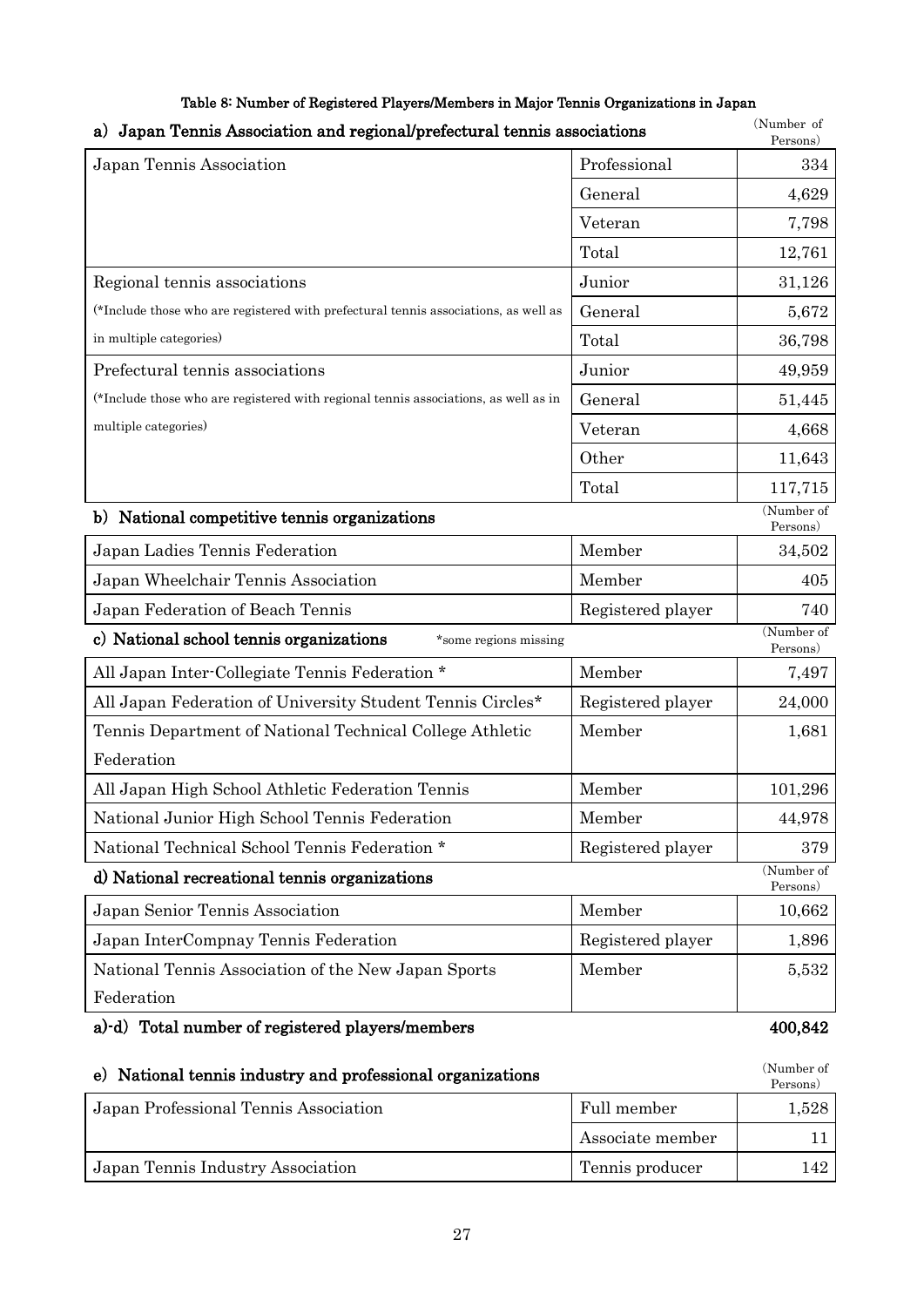#### (a) Japan Tennis Association and Regional / Prefectural Tennis Associations

#### 1 Japan Tennis Association

It is a public-interest incorporated foundation governing tennis in Japan as a national sporting organization. It was established in 1922 as "Nippon Teikyu Kyokai," a voluntary organization. At the time of developing itself into an incorporated foundation in 1980, its name was changed into the present one. In the framework of the reform of public-interest corporations by the government, the Japan Tennis Association was transformed into a public-interest incorporated foundation in April 2012. It is a member of the Japanese Olympic Committee, the Japan Sports Association, the International Tennis Federation and the Asian Tennis Federation.

The number of persons such as directors, auditors, councilors, officials with director status, division directors, deputy division directors, committee chairs, and committee members who participated in the association's activities, totaled approximately 550 (based on a member list, may include those who play multiple roles) in the year 2011-2012. Almost all were volunteers. The number of those working in the secretariat was 15, including temporary staff and part-timers.

#### 2 Regional and Prefectural Tennis Associations

Regional tennis associations govern tennis in each of the nine regions of Japan. They are voluntarily established by the prefectural tennis associations of each region. Therefore their organizational, operational, and business activities differ amongst regional associations. The Kanto and Kansai Tennis Associations, the oldest of all, were established in 1922. Prefectural tennis associations govern tennis in each respective prefecture. The Shizuoka and Osaka Tennis Associations, the oldest of all, were established in 1945.

Although they are autonomous independent organizations, regional and prefectural tennis associations take charge of the promotion of tennis in their respective regions and prefectures as members of the Japan Tennis Association, playing important roles in the development of tennis in Japan. The jurisdictional demarcation of each regional tennis association more or less corresponds to the geographical divisions of Japan. However, the following prefectures belong to regions that differ from the conventional regional groupings: Niigata, Nagano, Toyama, Ishikawa and Fukui prefectures form the Hokushinetsu Tennis Association; Shizuoka, Gifu, Aichi, and Mie prefectures organize the Tokai Tennis Association; and Yamanashi prefecture comes under the Kanto Tennis Association. The Hokkaido Tennis Association performs the function of both regional and prefectural associations due to its geographical situation and for other reasons.

As a member of the Japan Tennis Association, each regional tennis association is given the right to recommend a director candidate to the Board of Directors, whereas each prefectural tennis association is given the right to recommend an expected councilor candidate to the Board of Councilors.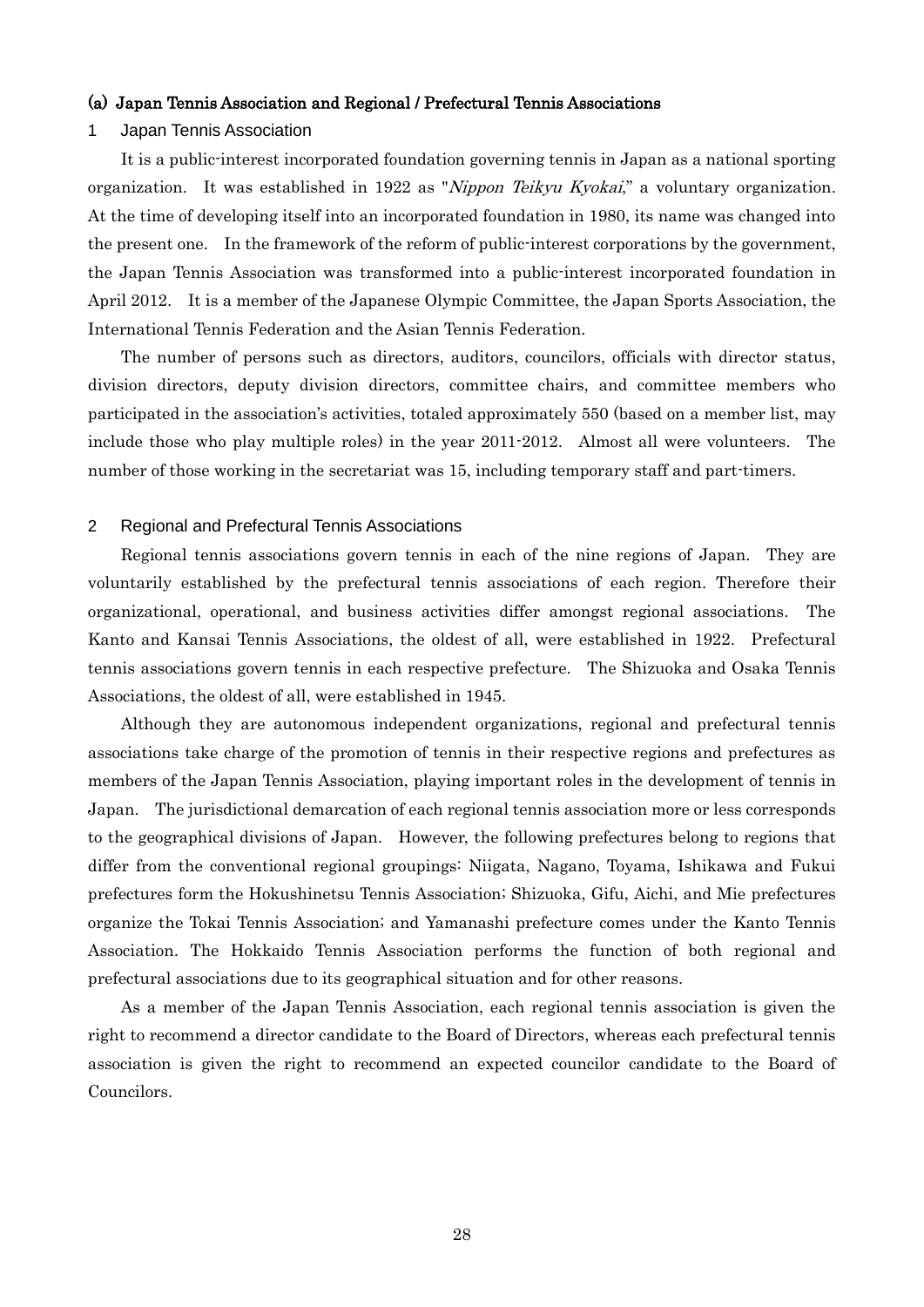#### (b) National Competitive Tennis Organizations

#### 1 Japan Ladies Tennis Federation (JLTF)

It is a nonprofit voluntary organization for female professional and amateur tennis players and aims to popularize and vitalize tennis. It was formed in 1968 as "Joshi Teikyu Kyokai" and its name was changed into "Nippon Joshi Teikyu Renmei" in 1977 and then into the present name "Nippon Joshi Tenisu Renmei" or the Japan Ladies Tennis Federation. It is an affiliated organization of the Japan Tennis Association and forms the Japan Tennis Consortium jointly with the Japan Tennis Association, the Japan Tennis Industry Association, and the Japan Professional Tennis Association.

#### 2 Japan Wheelchair Tennis Association (JWTA)

It was established in 1991 as the national organization that governs wheelchair tennis in Japan. Its purpose is to improve the environment for recreational and competitive tennis played by persons with disabilities and to encourage their public participation in and contribution to society through the medium of wheelchair tennis. It is an affiliated organization of the Japan Tennis Association and a member of the International Wheelchair Tennis Association. However, the Japan Tennis Association represents the JWTA when the latter sends competitors to tournaments organized by the International Tennis Federation.

#### 3 Japan Federation of Beach Tennis (JFBT)

It is a general incorporated association which supervises and represents the beach tennis community in Japan. In January 2013, efforts were launched to popularize beach tennis in Japan and organize international and domestic beach tennis tournaments in earnest, and the Japan Beach Tennis Association and the then Japan Beach Tennis Federation were integrated to establish the JFBT.

It is not a member or affiliated organization of the Japan Tennis Association, but JFBT cooperates with the Japan Tennis Association's beach tennis committee. The Japan Tennis Association represents the JFBT when the latter sends competitors to tournaments organized by the International Tennis Federation.

#### 4 Japan Handicap Tennis Federation (JHTF)

It was established in 1981 as a specified nonprofit organization with the purpose of developing tennis playing opportunities for handicapped persons as well as for a wider demographic that includes elderly persons and children. It also aims to foster a good sporting environment and promote the disclosure of relevant information. In addition, its purposes include carrying out educational campaigns to popularize technologies and providing know-how for life-saving not only at places where tennis is played but also at times of emergency.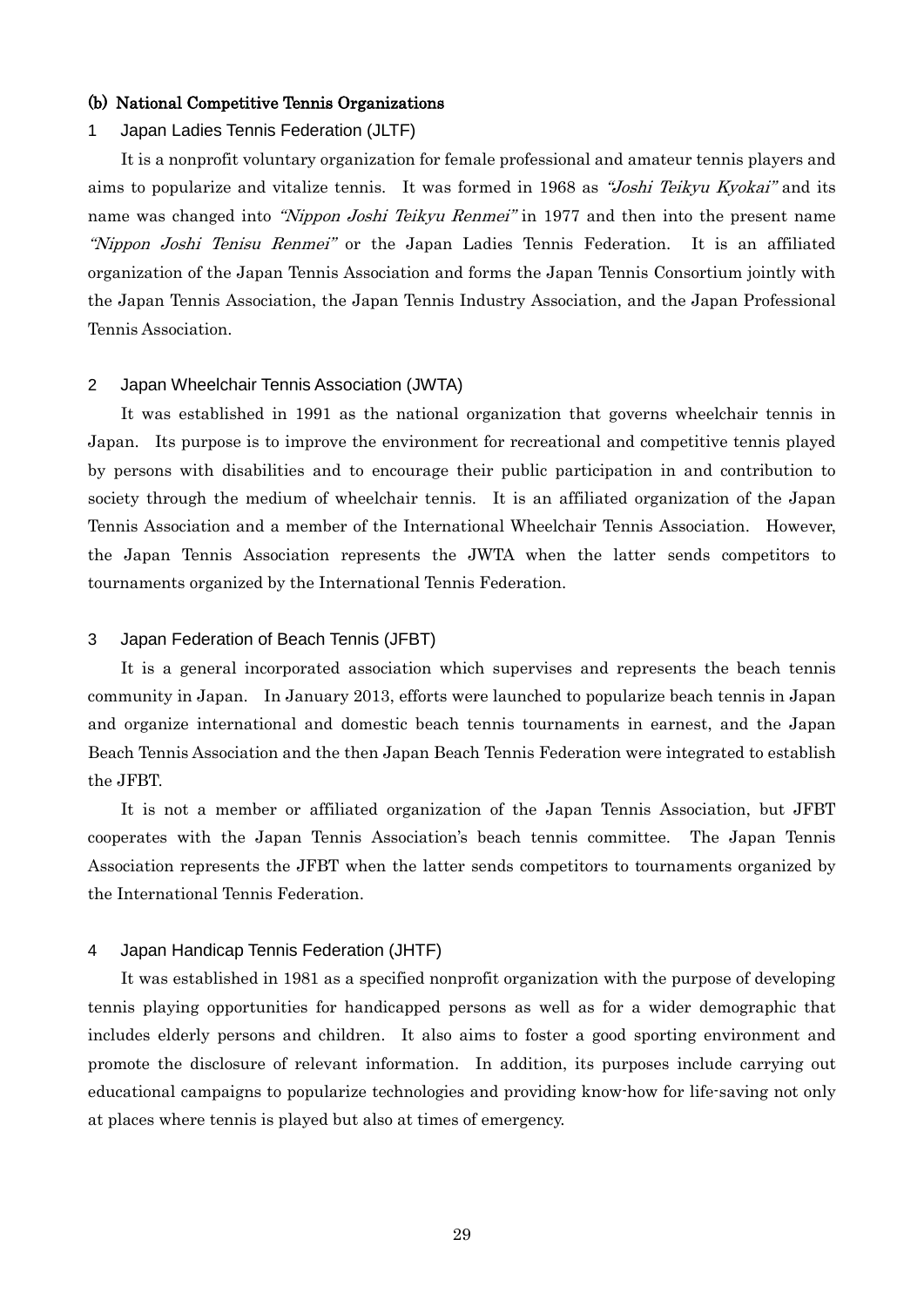#### (c) National School Tennis Organizations

#### 1 All Japan Inter-Collegiate Tennis Federation

It was established in 1931 as an autonomous national organization run by university students. It governs the activities of university official tennis teams. It is an affiliated organization of the Japan Tennis Association.

#### 2 All Japan Federation of University Student Tennis Circles

It was established in 1983 as a national organization, a federation of associations by members of recreation-oriented university tennis circles. It is governed by region (Hokkaido, Tohoku, Kanto, Tokai, Kansai, Chushikoku, and Kyushu, though Chushikoku federation no longer exists). It is an affiliated organization of the Japan Tennis Association.

#### 3 Tennis Department of National Technical College Athletic Federation

It was established in 1948 as a national organization of tennis run by teachers and staff members of technical colleges. They organize themselves into one of 14 sport departments within the National Technical College Athletic Federation that oversees the participation of technical college students. It is an affiliated organization of the Japan Tennis Association.

#### 4 All Japan High School Athletic Federation Tennis

It was established in 1955 as a national organization of tennis run by teachers and staff members of senior high schools. They organize themselves into one of 33 sport departments of All Japan High School Athletic Federation. It is an affiliated organization of the Japan Tennis Association.

#### 5 National Junior High School Tennis Federation

It was established in 1987 as a national organization of prefectural tennis federations for junior high school tennis clubs and their members. It is run by teachers and staff members of junior high schools. It aims to popularize and promote tennis at junior high schools and to cultivate mutual friendships between member schools. Since it is not affiliated to the Nippon Junior High School Physical Culture Association which governs athletic and sporting activities by junior high school students, tennis (lawn) is not included as a competitive event in the National Junior High School Physical Education Meet. It is an affiliated organization of the Japan Tennis Association.

#### 6 National Technical School Tennis Federation

It is a national organization of prefectural technical school tennis federations for technical school tennis clubs and their members. It is run by teachers and staff members of technical schools. It is belongs to the National Technical School Athletic Federation.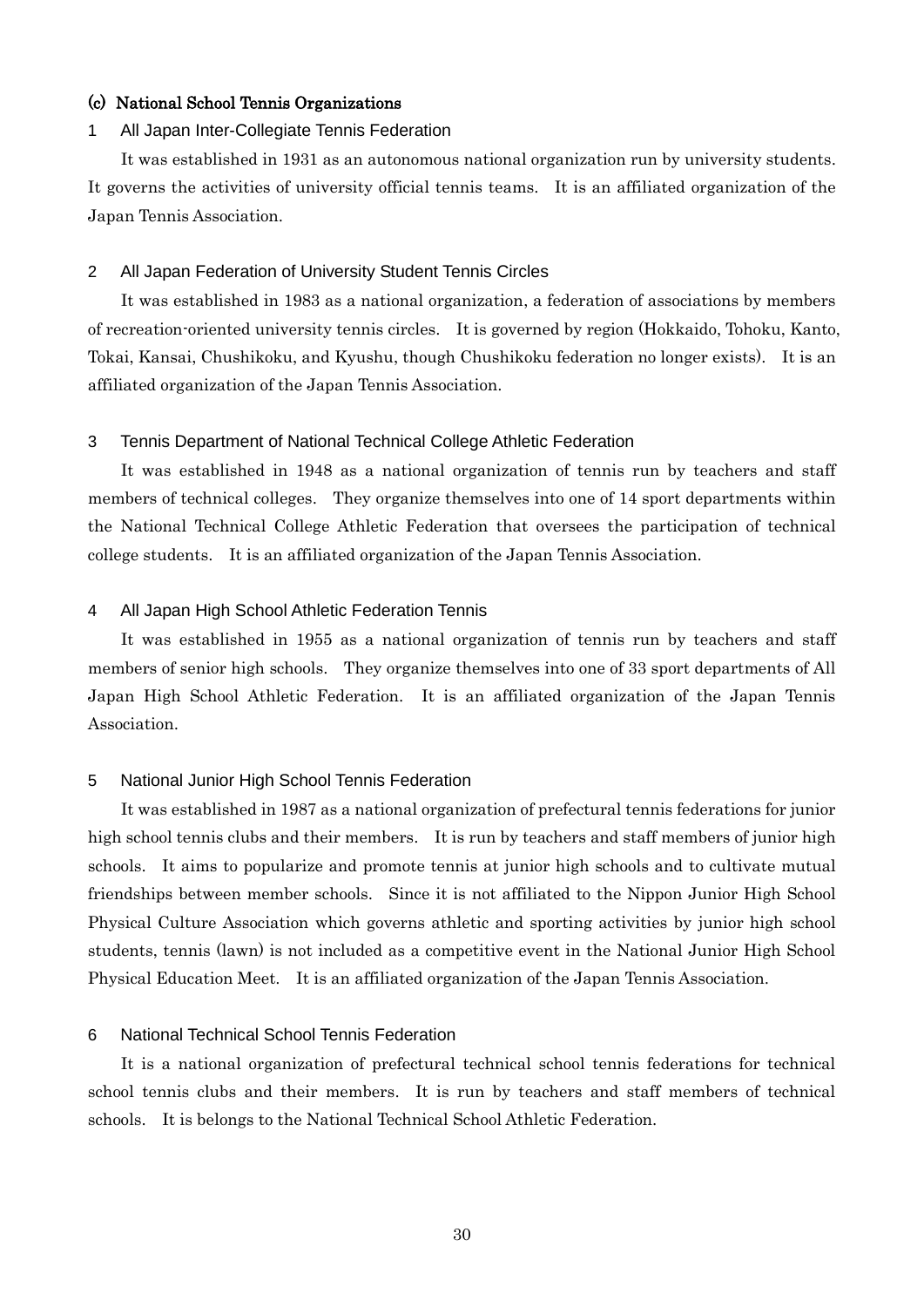#### (d) National Recreational Tennis Organizations

#### 1 Japan Senior Tennis Association (JSTA)

It is a specified nonprofit organization which aims to deepen mutual friendship through the medium of tennis among members who are aged at 60 or more in the case of males and 50 or more in the case of females. It aims to promote healthy lives, popularize and develop tennis among elderly persons and contribute to international friendship. Its activities are carried out in 12 regions of Japan. It was originally created under the name of "Senior Tennis Paradise" in 1993 and later transformed into the present corporation in 2003.

#### 2 Japan InterCompany Tennis Federation (JICTF)

It is a tennis friendship organization established in 1986 for the development of amateur tennis into a life-long sport for working adults, by working adults and for working adults by providing them with tennis as a means for social interaction. In eight regions (Hokkaido, Hokushinetsu, Kanto, Tokai, Kansai, Chugoku, Kitakyushu, and Minamikyushu) of Japan, JICTF organizes regional federations.

#### 3 National Tennis Association of the New Japan Sports Federation

The New Japan Sports Federation is a nonprofit voluntary organization which actively advocates for healthy attitudes toward tennis and the promotion and improvement of tennis theories and tennis skills as part of a sound and enlightened life. Established in 1965 under the name of "Shin Nippon Taiiku Renmei," its name was changed into the present one on the occasion of its 30th anniversary. As of 2012, it has been composed of 13 sporting organizations and 25 prefectural and regional organizations. The National Tennis Association is the tennis branch of the New Japan Sports Federation.

#### 4 Association of National Government Office Tennis Circles

It was established in 1958 as a friendship organization by recreational tennis players who work for central government offices and other state organs. It promotes friendship among its members through tennis and aims to improve tennis skills.

#### (e) National Tennis Industry and Professional Organizations

#### 1 Japan Professional Tennis Association (JPTA)

It is a public-interest incorporated association with a membership consisting of professional tennis coaches and players. It trains and qualifies professional and general instructors, as well as develops professional, junior, and recreational tennis players. Established in 1972 as a joint stock company, it transformed into an incorporated association in 1989, and then into a public-interest incorporated association in 2012. It is an affiliated organization of the Japan Tennis Association and forms the Japan Tennis Consortium jointly with the Japan Tennis Association, the Japan Tennis Industry Association, and the Japan Ladies Tennis Federation.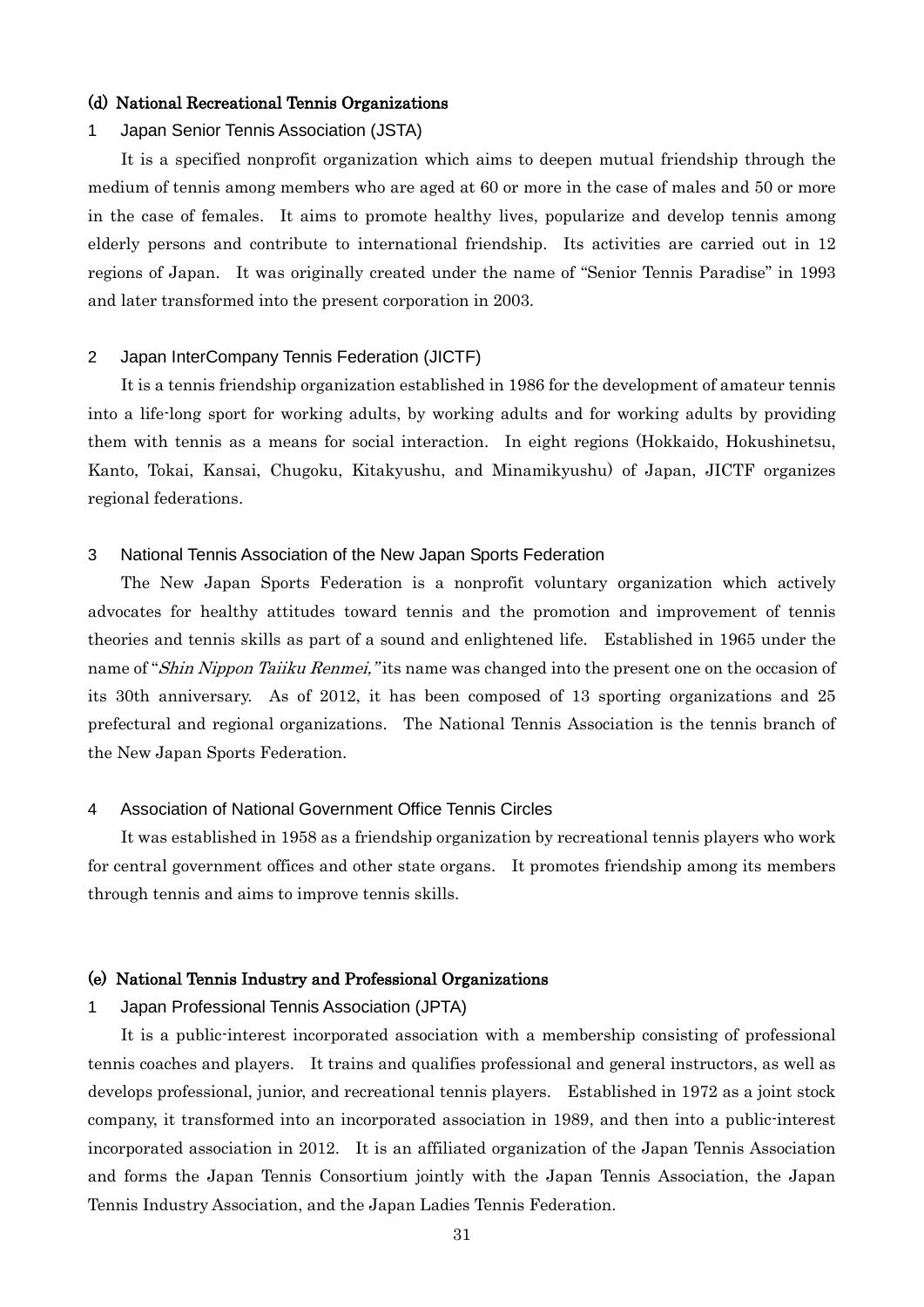#### 2 Japan Tennis Industry Association (JTIA)

It is a public-interest incorporated association with a membership consisting of corporations and individuals that operate tennis businesses, as well as organizations that have such corporations and individuals as their members. Its purpose is to seek the sound development of the tennis business and improve the social profile of commercial tennis business operators. The number of regular corporate members is 206 and that of supporting members totals 65. These regular corporate members are tennis business operators in 23 prefectures and most are situated in Kanto District prefectures such as Tokyo, Saitama, and Kanagawa.

Established in 1988 as a voluntary organization under the name of "Japan Tennis Club Federation," in 1992 it transformed into an incorporated association named "Japan Tennis Industry Association," and then into a public-interest incorporated association in 2012. It is an affiliated organization of the Japan Tennis Association and forms the Japan Tennis Consortium jointly with the Japan Tennis Association, the Japan Professional Tennis Association, and the Japan Ladies Tennis Federation.

#### 3 Association of Japan Tennis Equipment

It was established by 11 tennis equipment manufacturers in September 2012 as a special department of the Association of Japan Sporting Goods Industries. Its purpose is to strengthen cooperation among tennis equipment manufacturers and to work on establishing a sound market through tennis market vitalization and greater demand from the perspectives of distribution, the environment, and consumers.

#### (f) Other Tennis Organizations

#### 1 Japan Tennis Consortium (JTC)

It is a consultative organization established in 2009 by four national tennis organizations (Japan Tennis Association, Japan Tennis Industry Association, Japan Professional Tennis Association and Japan Ladies Tennis Federation) to take up and discuss issues which exist horizontally across the Japanese tennis community. The presidents of the four organizations hold meetings every two months. Among the issues taken up in its action plans are the unification of the certification systems for players and coaches, compliance, ethics and improvement of the certification programs for, and quality of players / instructors. It also aims to formulate concrete measures for the establishment of an organizational structure to enable the four organizations to act coherently in the field of player development and tennis popularization.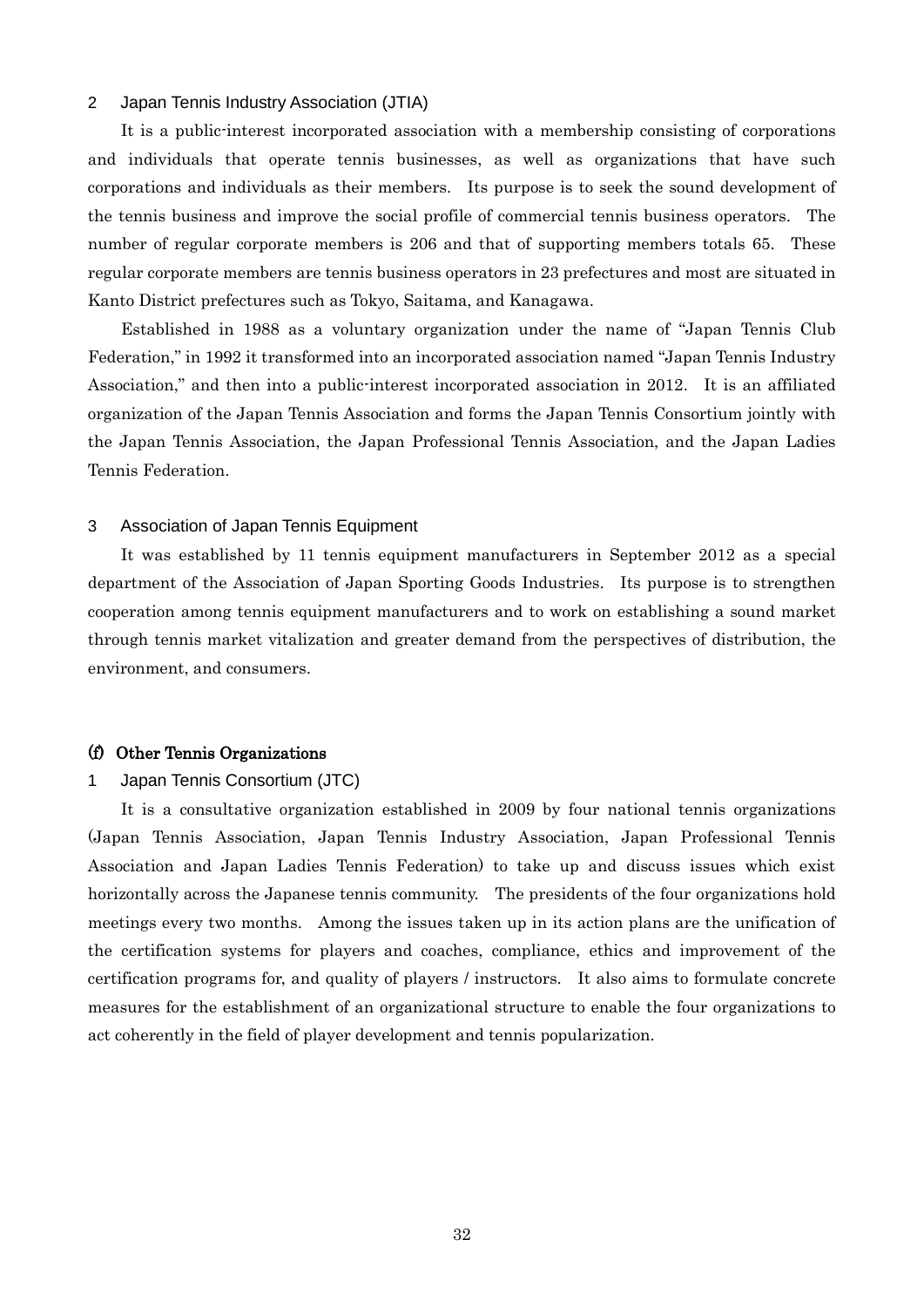3. Concluding Remarks by the Project Team on the Research of the Tennis Environment in Japan

### (1) The Tennis Population Is Shrinking amid a Deteriorating Tennis Environment

Our colleagues in the tennis community have been discussing the deterioration of the tennis environment in Japan for the past several years. Unfortunately, the data collected by our study proved that their concerns were founded in fact. The number of tennis court facilities has decreased by one-third over the period of thirteen years from 1996 to 2008. The number of places where people can play tennis is indeed on the decline. The Basic Act on Sports in Japan says that sport is a common culture that the world shares, and that playing sport is a right for all people. However, the situation of tennis in Japan is at odds with the spirit of the Basic Act on Sports.

Compared to other sports, it is said that tennis in Japan has been heavily dependent on workplace facilities and commercial tennis business operators. The prolonged deflationary period of the Japanese economy has worsened the business environment for many private companies and commercial tennis business operators, resulting in the closure and reduction of tennis courts. And for commercial tennis business operators, the fixed property tax and inheritance tax have long been business burdens.

It is valid to assume that some structural changes are in progress in the commercial tennis business industry due to the worsened business environment and shifts in recreational tennis players' needs. A tennis business expert mentioned that especially in metropolitan areas recreational tennis players tend to choose tennis schools with indoor tennis courts that are shielded from bad weather. Meanwhile, membership tennis clubs have been forced to shut down their businesses. In our study, some commercial tennis business operators pointed out that they are in competition with public tennis facilities. On the other hand, some operators seem to have taken on new challenges to survive. Some have started to manage public tennis courts under the "System of Designated Managers," trying out a new business model that includes the use of public courts. Others are increasing the number of tennis schools to widen their business coverage.

A decrease in the number of places where people can play tennis will lead to fewer opportunities to play. It will result in a declining tennis population. The tennis population is seeing a decrease in numbers and the ageing of its players over the long run. We expect a large drop when the baby boomers retire from their tennis careers in the near future. In addition, since tennis is not included as an official sport of the National Junior High School Physical Education Meet (i.e. tennis is not part of the Nippon Junior High School Physical Culture Association), promotion of the sport among junior tennis players, especially ages 12-15, is being impeded.

Japan is experiencing a population decrease, a decline in the birth rate, and the ageing of the population. However, these problems are not the only reasons for the decrease in the tennis population. The social environment that surrounds tennis is also changing. Diversifying hobbies, changes in lifestyle, and reduced income due to the worsened economy and employment situation all have contributed to the decrease in the tennis population. The problem is multi-faceted and complex. Our colleagues in Western countries with a rich tennis culture are also experiencing a decline in their tennis populations. In fact, a decrease in teen tennis players was reported in a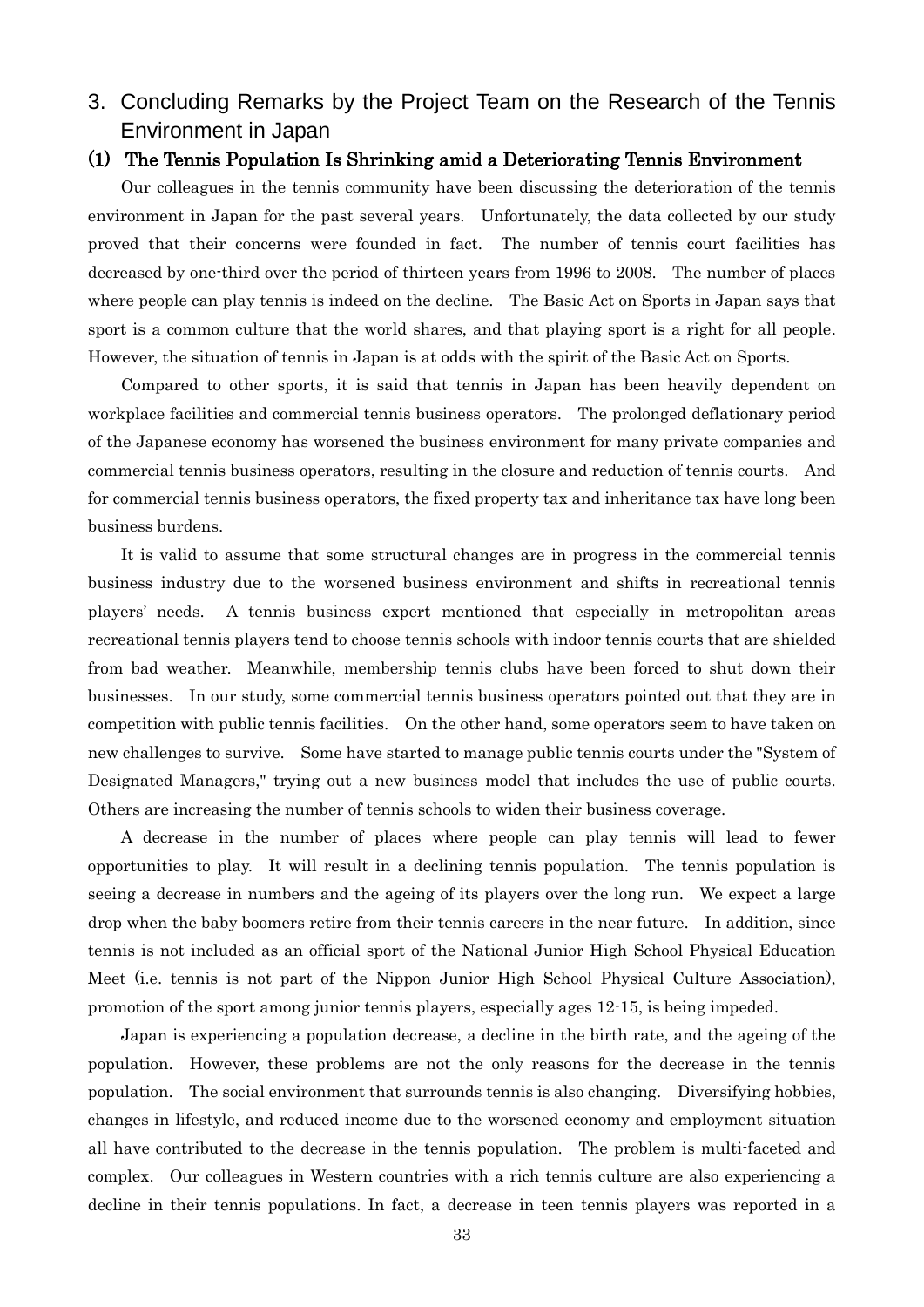seminar hosted by the International Tennis Federation in November 2012.

### (2) Some Good News for the Tennis Community in Japan

The JTA study confirmed some good news for the tennis community in Japan as well. The number of those who would like to start or continue playing tennis in the future is about twice more than the current tennis population, indicating the possible emergence of a new group of recreational tennis players. The number of "regular" tennis players remains static, a testament to their commitment to the sport.

Focusing on the prospect of an increase in recreational tennis players by expanding the tennis population from bottom-up, the study showed that about 10% of tennis school students are children under 10 years old. It also proved that tennis business operators, especially tennis schools, are very interested in the PLAY + STAY, a program the Japan Tennis Association promotes for introducing tennis to children under 10. In addition, it is good news for tennis that, though the tennis population is in decline, the number of tennis instructors is not decreasing, a trend that suggests positive dividends in terms of popularization of the sport.

#### (3) Expanding the Tennis Population

There is a segment of potential recreational tennis players: i.e., those who want to start or go back to playing tennis. And this indicates the possibility of an expanding tennis population in the future. The recreational tennis players who regularly play tennis have not decreased in number, but the tennis population in general is in decline. This implies that the shrinking segment consists of recreational tennis players who play tennis less frequently, such as tennis beginners or casual players who do not belong to any tennis organizations.

While the tennis population is ageing, the 20-29 year old age group still represents a large portion of the tennis population. School tennis organizations' membership data shows that high school tennis teams (All Japan High School Athletic Federation Tennis) have over 100,000 members, but the number drops off in tennis teams of colleges, universities, technical colleges, and technical schools. Additionally, the 20-29 year old age group is smaller than others in terms of their membership in tennis clubs and tennis schools. These facts indicate that many tennis players in their twenties are casual tennis players who are not playing in organized groups. Campaigns that court potential and less frequent, casual recreational tennis players would help to reverse the declining trend of the tennis population, in addition to removing institutional impediments.

There is a tennis population consisting of children under the ago of 10. Tennis business operators are interested in PLAY+STAY. In order to expand the tennis population from the bottom-up, it will be necessary to trigger interest in tennis among young children under 10 and to maintain an environment where they can first experience and then continue to play tennis. This is why continuation of PLAY+STAY campaigns is essential. In order to expand the teen tennis population, we also need to promote so that tennis is included as an official sport of the National Junior High School Physical Education Meet (by joining the Nippon Junior High School Physical Culture Association). This will mean that children can continue to play tennis as an extracurricular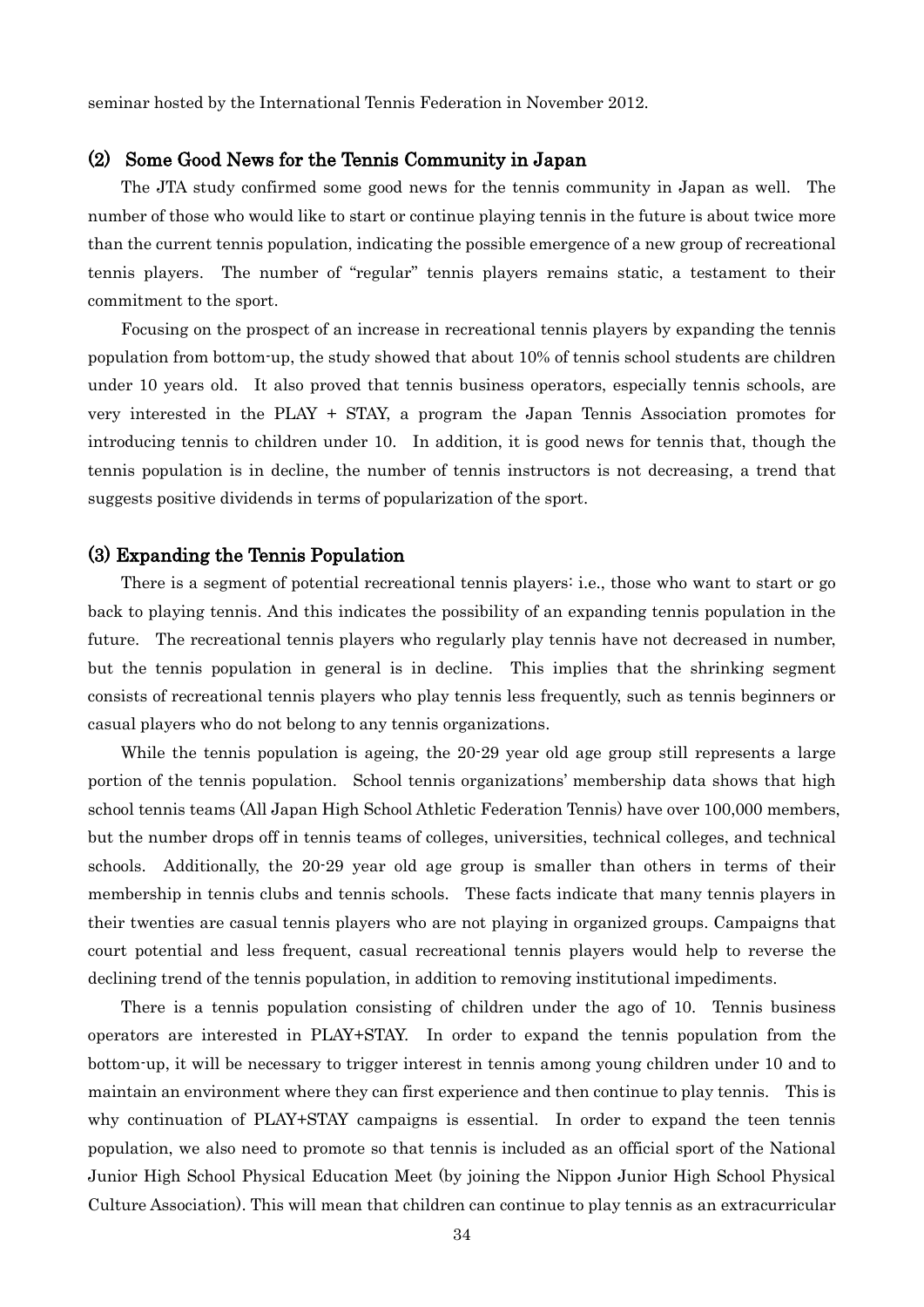activity when they enter junior high school.

### (4) What the Japan Tennis Association Should Do

The shrinking tennis population and deteriorating tennis environment (such as the decrease in number of tennis courts) mean fewer playing opportunities for recreational tennis players. These pose management problems for tennis organizations and tennis business operators. It is the time for the Japanese tennis community as a whole to collectively acknowledge the background and causes of the deteriorating tennis environment, and work together to solve the problems.

As members of the Japan Tennis Association, the regional and prefectural tennis associations play an important role in popularizing and promoting tennis. However, many of these associations face the problem of a reduced tennis population, decreasing numbers of registered players, and fewer participants in tournaments in their areas. Most of the management and operational tasks of these associations are made possible through the support of volunteers, and yet they are struggling to find volunteers while, in the meantime, their current board members are ageing. On the other hand, the Japan Tennis Association is differently positioned from the regional and prefectural associations in that it has an independent financial source, is able to secure volunteers, and institutionally benefits from being a national competitive sport organization.

In April 2012, the Japan Tennis Association became a public-interest incorporated foundation. The Article 4 of the JTA's Articles of Incorporation says that "the purpose of the Foundation is to popularize and promote tennis as an organization that supervises and represents the tennis community in Japan, and thereby serve for and contribute to people's sound mental and physical development as well as the international community." In transitioning to become a public-interest incorporated foundation, the Japan Tennis Association declared that it will implement programs for the development of tennis as a life-long, competitive, and spectator sport, for the benefit of the public interest. The role it should play in promoting tennis and removing the social and institutional impediments that the sport faces now is larger than ever. It is the JTA's duty to lead the movement in halting deterioration of the tennis environment, while working toward popularizing and promoting tennis, and contributing to the development of the physical and mental health of the Japanese people.

The London 2012 Summer Olympics underscored the importance of sport in society and left a strong impression among the Japanese people that winning medals is important for popularizing and promoting a sport. In that regard, the improvement of performance levels is more important than ever for all competitive sport organizations. As a public-interest incorporated foundation, the Japan Tennis Association should reaffirm the significance of implementing programs intended to improve performance. Success by Japanese competitive tennis players in international tournaments would bring pride, joy, dreams, and excitement to the Japanese people. This would elicit the general public's interest in tennis, lead to greater popularization of the sport, contribute to the welfare of the sporting community, and foster sound mental and physical development of the people as well as the ties of friendship to the international community.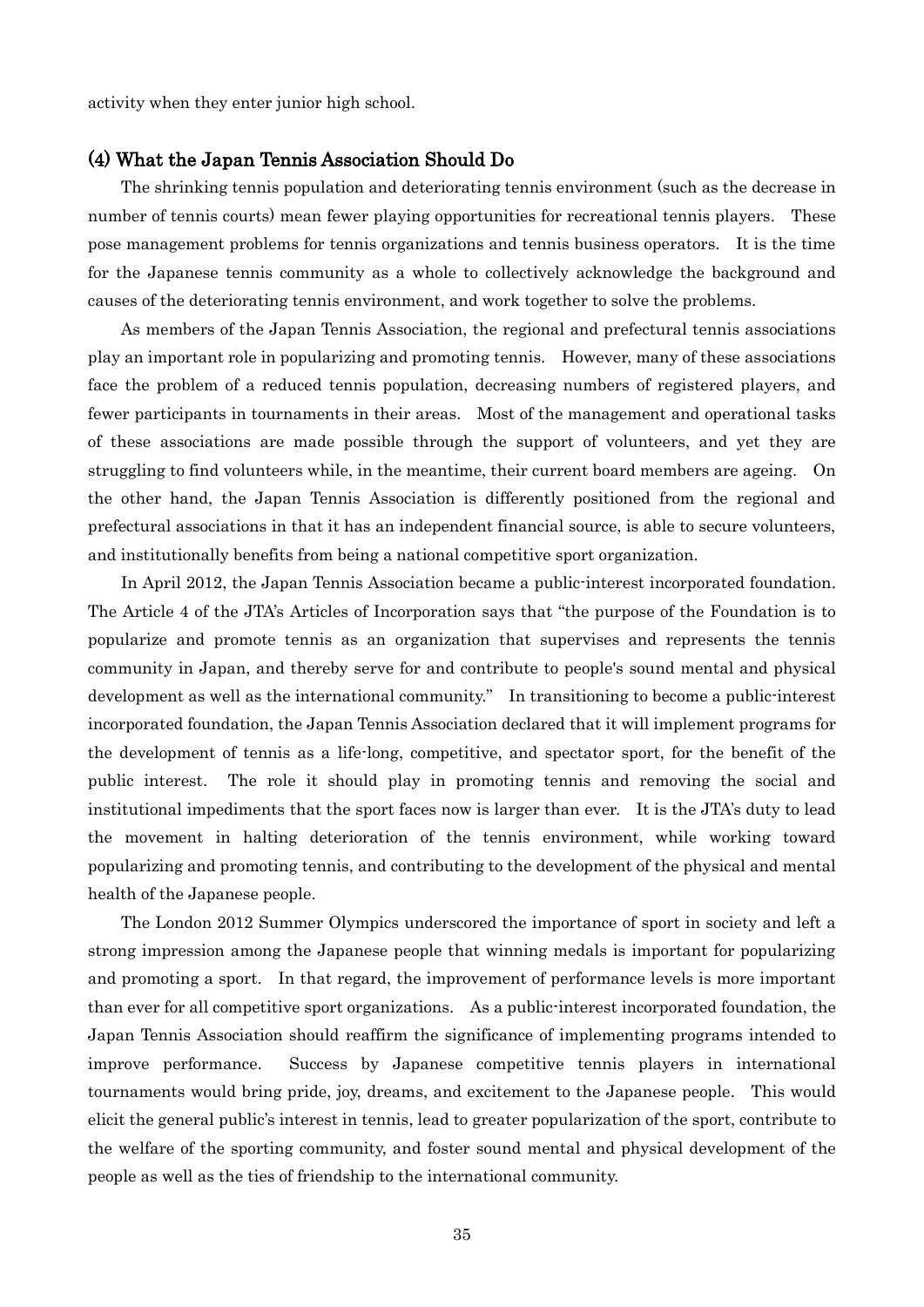### (5) Recommendations

 $\overline{a}$ 

In closing the Report on the Tennis Environment in Japan, the project team recommends that the Japan Tennis Association take the following actions for the sake of the future of tennis in Japan:

- i. Assume leadership in taking action and working together with other stakeholders in Japanese tennis in order to remove the social and institutional impediments that are hindering the popularization of tennis. The actions would include lobbying to the government agencies in charge. In order to have tennis included as an official sport of the National Junior High School Physical Education Meet, the Japan Tennis Association will continue to work with the National Junior High School Tennis Federation.
- ii. Carry out campaigns to raise awareness of the characteristics<sup>1</sup> of tennis and its social and educational benefits. These will include actions to achieve for tennis a position that commands respect at the city, ward, town, and village levels.
- iii. Better promote the PLAY+STAY program with a view toward expanding the tennis population from the bottom-up.
- iv. Implement activities to increase media coverage of tennis to make it a popular, major sport. The actions should include media strategies to seize three opportunities: signs of economic recovery in Japan, Japanese competitive tennis players' winning at international tournaments, and the organizational change of the Japan Tennis Association as it completes the transition to fully serve as a public-interest incorporated foundation.
- v. Redefine how it shares responsibilities with regional and prefectural tennis associations. Reinforce and develop the Japan Tennis Association's relationships with other tennis organizations.
- vi. Encourage the organization of local tennis associations at the city, ward, town, and village levels through prefectural associations.
- vii. Clarify the purpose, target, expected outcome, and procedure when implementing programs that include the popularization of tennis and performance development of competitive players. And verify the subsequent effectiveness of such programs.
- viii. Improve the research, planning, and operational competencies of the organization.
- ix. Set up an action plan and budget that factor in the importance of popularizing tennis.
- x. Establish and maintain self-governance and compliance in operations and management of the organization as a public-interest incorporated foundation.
- xi. Conduct basic research on the tennis environment regularly to achieve the given role of the Japan Tennis Association and verify the results of programs. Conduct special studies focused on particular subjects as needed.

 $1$  Characteristics of tennis: Regardless of gender, age, skill, or disability, anyone can participate in this international, traditional, popular, and Olympics sport at any time in life. It is a national sport that can serve for and contribute to people's sound mental and physical development as well as the international community.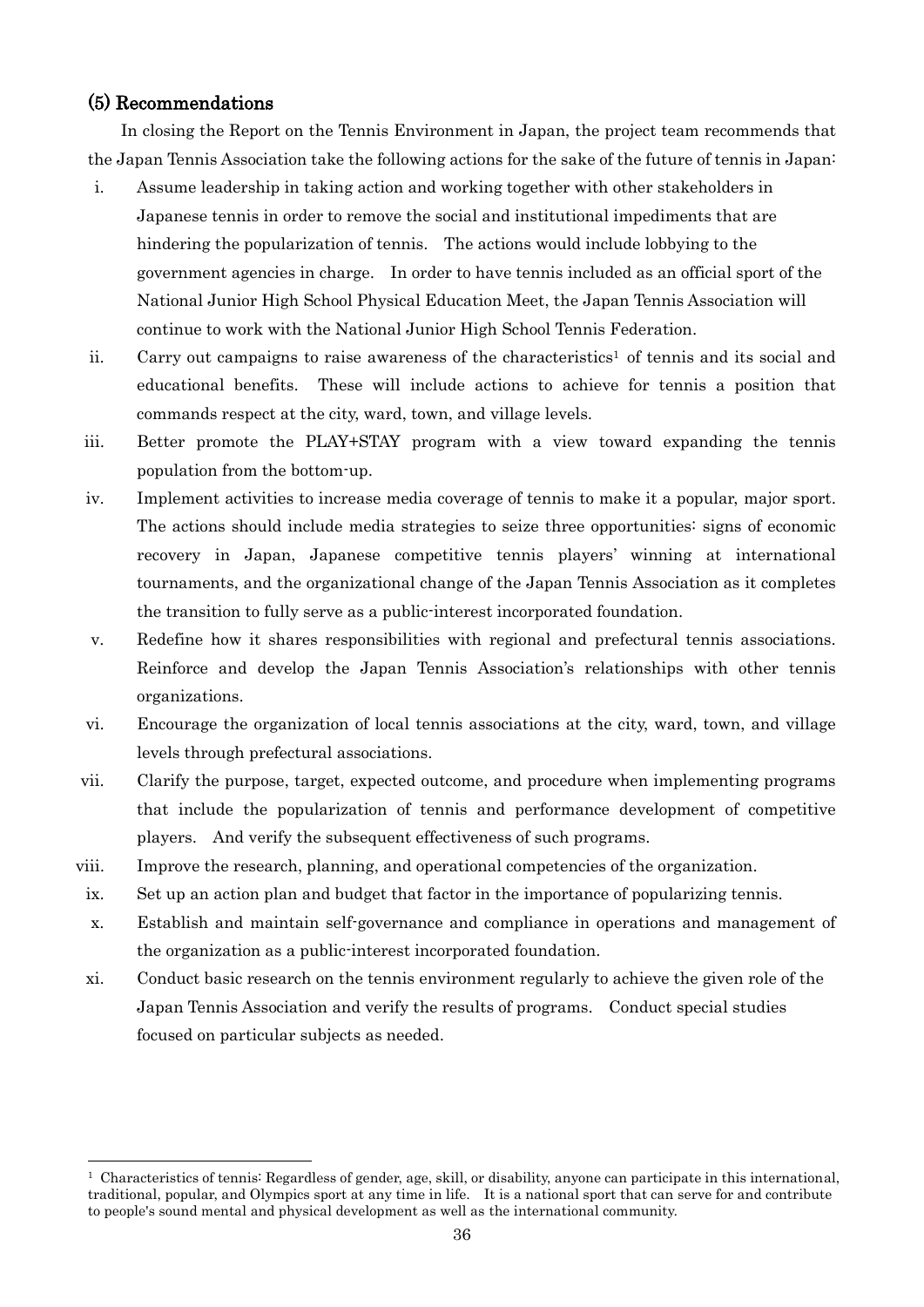:::::::::::::::::::::::::::::::::::::::::::::::::::::::::::::::::::::::::::::::::::::::::::::::::::::::::::::::::::::::::::::::::::::::::::::::::::::::::::::::

# Report on the Tennis Environment in Japan

March 2013

Published by: Japan Tennis Association

Kishi Memorial Hall, 1-1-1 Jinnan, Shibuya-ku, Tokyo 105-8050, Japan

Phone:03-3481-2321

E-mail: [mail@jta-tennis.or.jp](mailto:mail@jta-tennis.or.jp)

URL:<http://www.jta-tennis.or.jp/>

Printed by: Matsubarainsatsu CO., LTD

:::::::::::::::::::::::::::::::::::::::::::::::::::::::::::::::::::::::::::::::::::::::::::::::::::::::::::::::::::::::::::::::::::::::::::::::::::::::::::::::